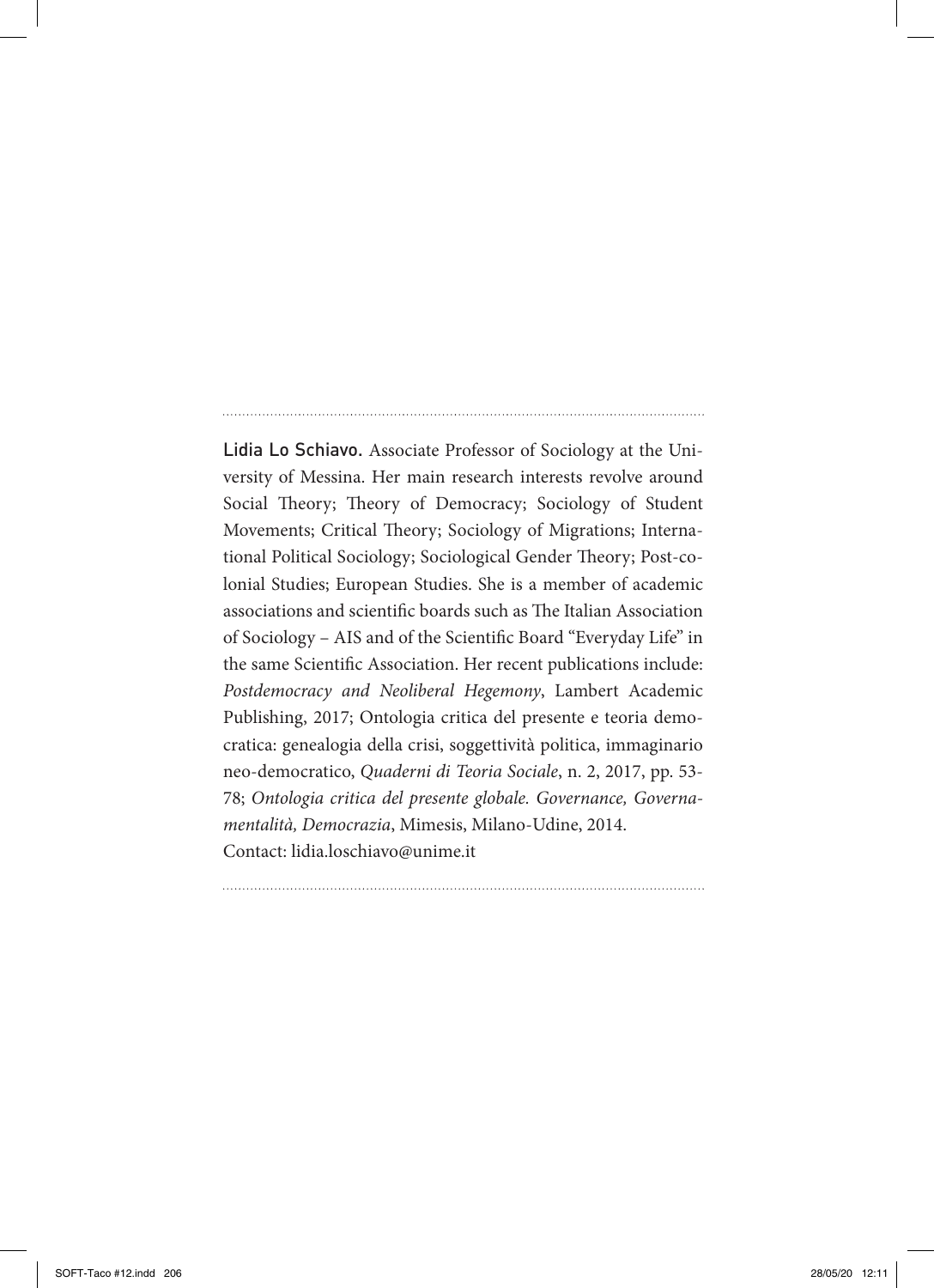*Soft Power Revista euro-americana de teoría e historia de la política y del derecho* 

*Vol. 6, 2. Julio-Diciembre 2019 ISSN (online): 2539/2239 ISSN (print): 2389-8232 http://dx.doi.org/10.14718/SoftPower.2019.6.2.12*

# **FROM POST-DEMOCRACY TO POST-TRUTH POLITICS: THE CRISIS OF CONTEMPORARY DEMOCRACY IN THREE ANALYTICAL MOVES**

## Lidia Lo Schiavo

Università degli studi di Messina

#### **Abstract**

This essay is aimed at thematising the topic of post-truth in the 'post-democratic' constellation. From this perspective, it firstly illustrates contents and features of the broad concept of post-democracy, therefore analysing both the issue of the crisis of democracy and the impact of contemporary neoliberal platform capitalism on these process. Hence, it addresses the related topics of new technologies and changes in political communication, along with the unfolding of the neo-populist phenomenology. A number of concluding meta-theoretical reflections on the relationship between democracy, knowledge and political representation are also developed.

#### **Keywords**

Post-democracy, neo-populism, post-truth, public sphere.

#### **Resumen**

Este ensayo tiene como objetivo tematizar el tema de la posverdad en la constelación 'posdemocrática'. Desde esta perspectiva, en primer lugar, ilustra los contenidos y las características del amplio concepto de posdemocracia, luego analiza tanto el tema de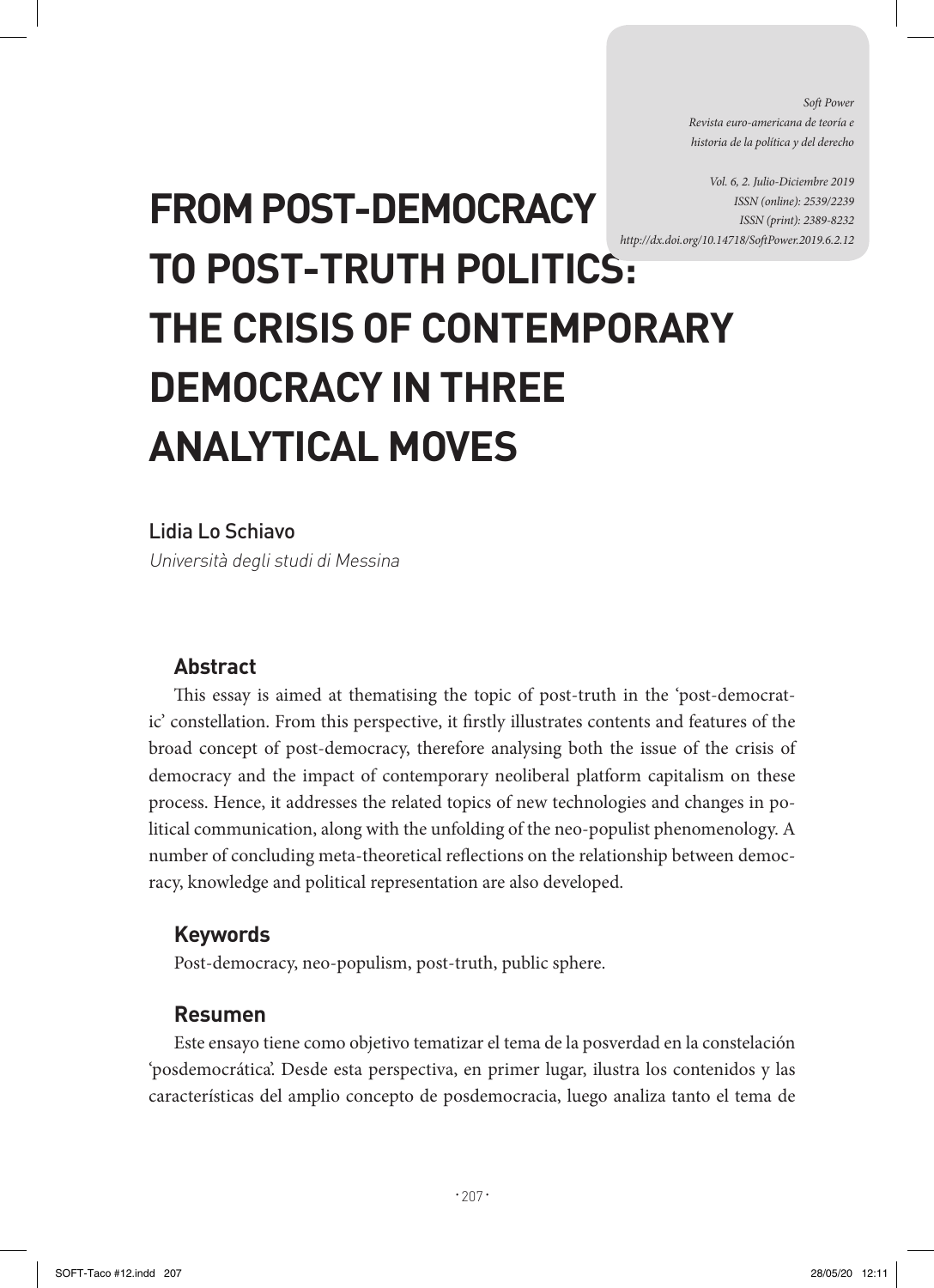la crisis de la democracia como el impacto que el modelo de capitalismo neoliberal contemporáneo tiene sobre estos procesos. Por lo tanto, aborda los temas relacionados con las nuevas tecnologías y los cambios en la comunicación política, junto con el desarrollo de la fenomenología neopopulista. También se propondrán, como conclusión, una serie de reflexiones metateóricas sobre la relación entre democracia, conocimiento y representación política.

#### **Palabras clave**

Posdemocracia, neopululismo, posverdad, esfera pública.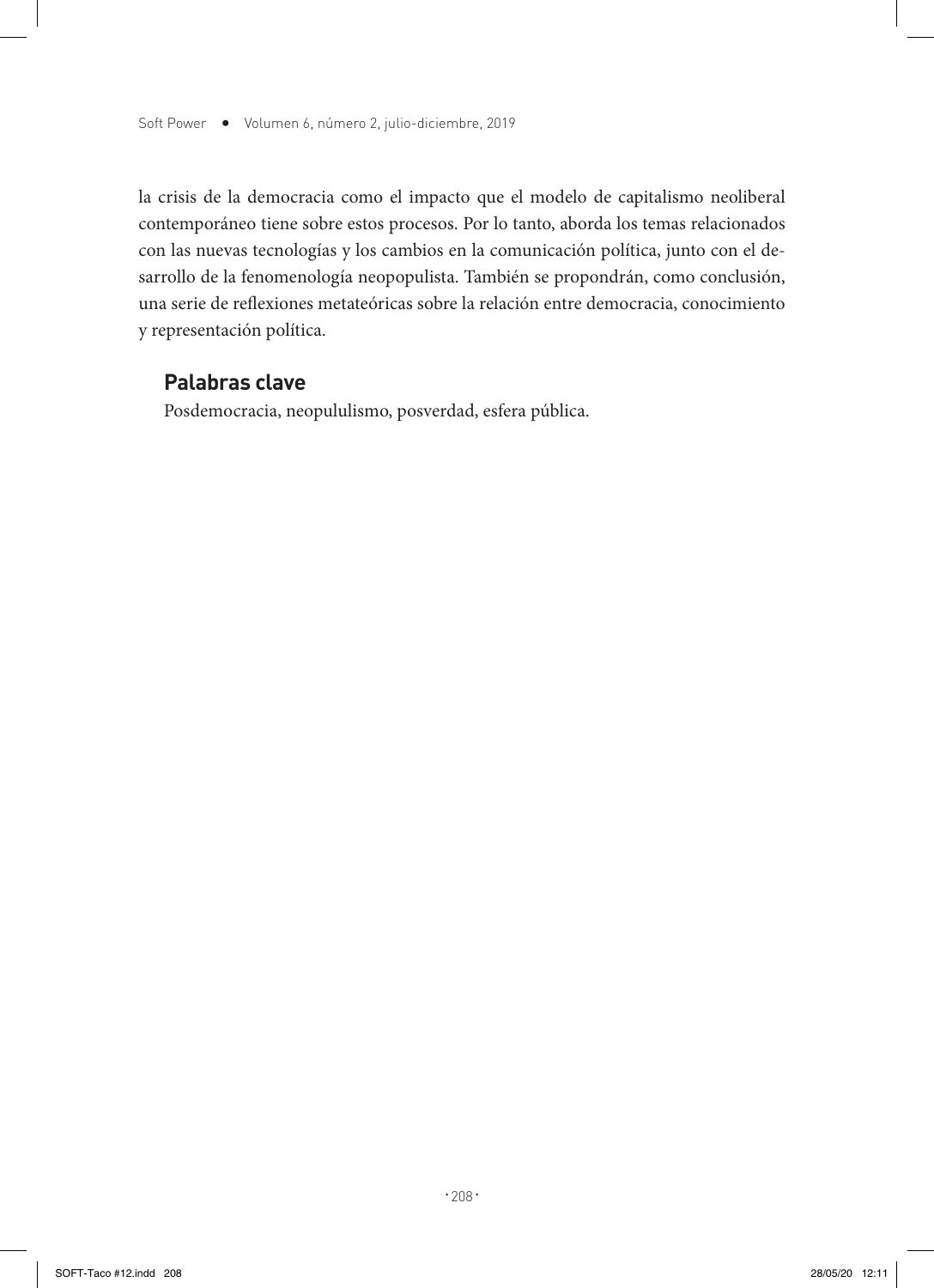Lidia Lo Schiavo · FROM POST-DEMOCRACY TO POST-TRUTH POLITICS: THE CRISIS OF CONTEMPORARYDEMOCRACY IN THREE ANALYTICAL MOVES

## **Introduction**

One of the most influential concepts developed within the political theory debate over the last two decades, has certainly been the term "post-democracy". Indeed, in 2003, the political sociologist Colin Crouch devised an interpretative category to read democracy changes which would soon become a 'paradigm'. He illustrated how, along a democratic trajectory, democracies first followed a developmental path during the XX century, then, since the 1990s, they have started to decline as regards the content and scope of citizenship rights and participatory practices, returning<sup>1</sup> to the XIX century starting point of democratisation development, characterised by an elitist society, weak on citizens' rights and expectations.

The philosopher Rancière also uses the same term for a similar diagnosis, namely that contemporary XXI century democracies have lost their rootedness in popular sovereignty, having reduced themselves to the ordinary 'technocratic' "administration of things", to quote the Sant-Simon dictum. Similarly, another influential scholar, Oakeshott, maintained that democracy is being fed by two kinds of politics, namely the politics of scepticism and the politics of faith. Whilst the former entails the development of democracy within institutions, the rule of law and the pragmatic governing of collective life, the latter entails mobilisation of popular enthusiasm, direct participation and a "quest for increased power to accomplish it, and confidence that such power can be safely entrusted to human beings" (Canovan, 1999, p. 8). The balance between the two is deemed to be the 'right way' for democracy to flourish and develop.

From this perspective, Margaret Canovan, one of the most influential scholars on the topic, renames these definitions of democracy as 'redemptive' and 'pragmatic' and maintains that democracy can be better defined as a double-face regime, considering not only that the redemptive and pragmatic faces are opposed but also that they are interdependent. It is within this spectrum that the crisis of democracy is unfolding today, since the 'neo-populist' wave seems to challenge the negative technocratic version of the 'pragmatic' face of democracy, whilst the balance between the two faces seems to move back and forth erratically. Indeed, the technological revolution has had a deep impact on the day-to-day functioning of democratic processes, understood as government by public opinion (Urbinati, 2014), in a contradictory way. Expected to increase the quantum of rationality and knowledge within the democratic process, it

<sup>1</sup> The historical comparison has been formulated not to envisage a strict similarity but in order to capture both the significance of the ongoing deep transformations and the democratic 'decline' in contemporary democracies.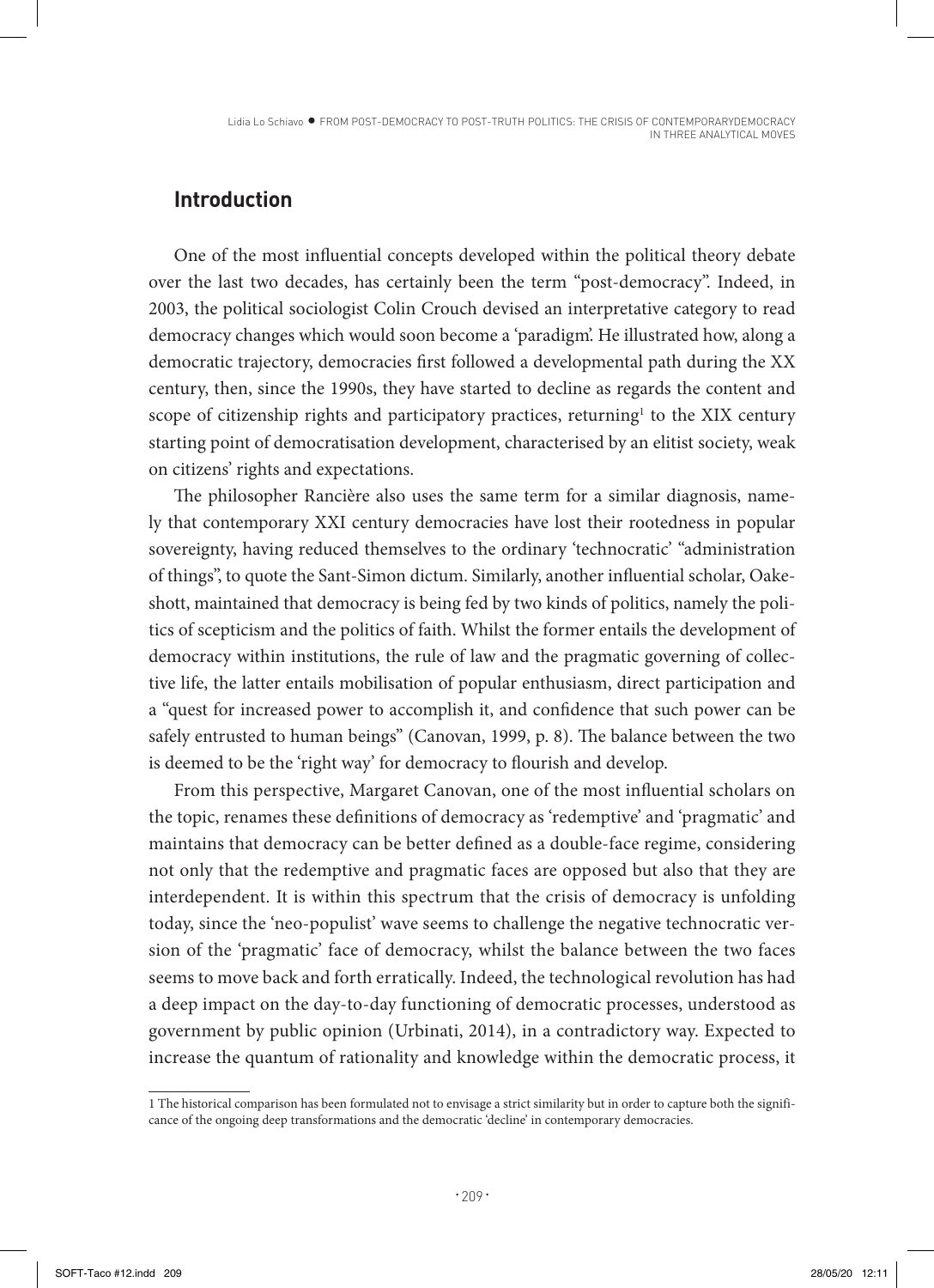ended up introducing emotional elements and irrationality within this very process, causing what is regarded as the post-truth syndrome or post-factual democracy, in terms that we shall clarify further (D'Ancona, 2017; Engesser,Ernst,Esser & Büchel 2017).

Here below, I will address the democratic crisis issue in three fundamental analytical steps. Firstly, we will thematise the main accounts of the 'crisis' developed within political theory and the most recent political sociological debate. Then, I will analyse the emergent features of the neo-populist wave, not only as far as the transformation of the political landscape is concerned – namely the map of contemporary political cleavages which have undergone deep changes – but also as regards the structural transformations of capitalism strictly connected with the spread of the new technologies, as well as its relationship with democracy and its 'regime of (post)-truth'. In this vein, I maintain that these changes, from the Fordist-Keynesian constellation to the bio-capitalist and digitalised economy, hugely influence both forms and substance of democracy. The third analytical element pertains to meta-theoretical reflections on these transformations, as far as the relationships between democracy, knowledge and political representation are concerned (Fumagalli, 2011).

# **The Crisis of Democracy, Theories of the Crisis and the Postdemocratic Account: Setting the Theoretical Landscape**

The "democratic paradox" of recent decades, consisting of the contextual celebration of the global diffusion of democratic regimes along with the announcement of the crisis of democracy as both a 'technology of government' and a model of political constitution (Agamben, 2010), has defined the perimeter of both the theoretical and political debate on representative democracy (Bobbio, 1995; Zolo, 1992). It is worth trying first to unpackage the various accounts and interpretations of the concept of the crisis, considering how the "crisis of democracy" is deeply embroiled in the various 'narratives' which represent the crisis itself. From this perspective, the post-democratic diagnosis formulated by Colin Crouch allows us to observe a long-term process "whereby all the institutions of liberal democracy survived and functioned, but where the vital energy of the political system no longer rested within them, but had disappeared into small private circles of economic and political elites" (Crouch, 2019, p. 126). The author then specified that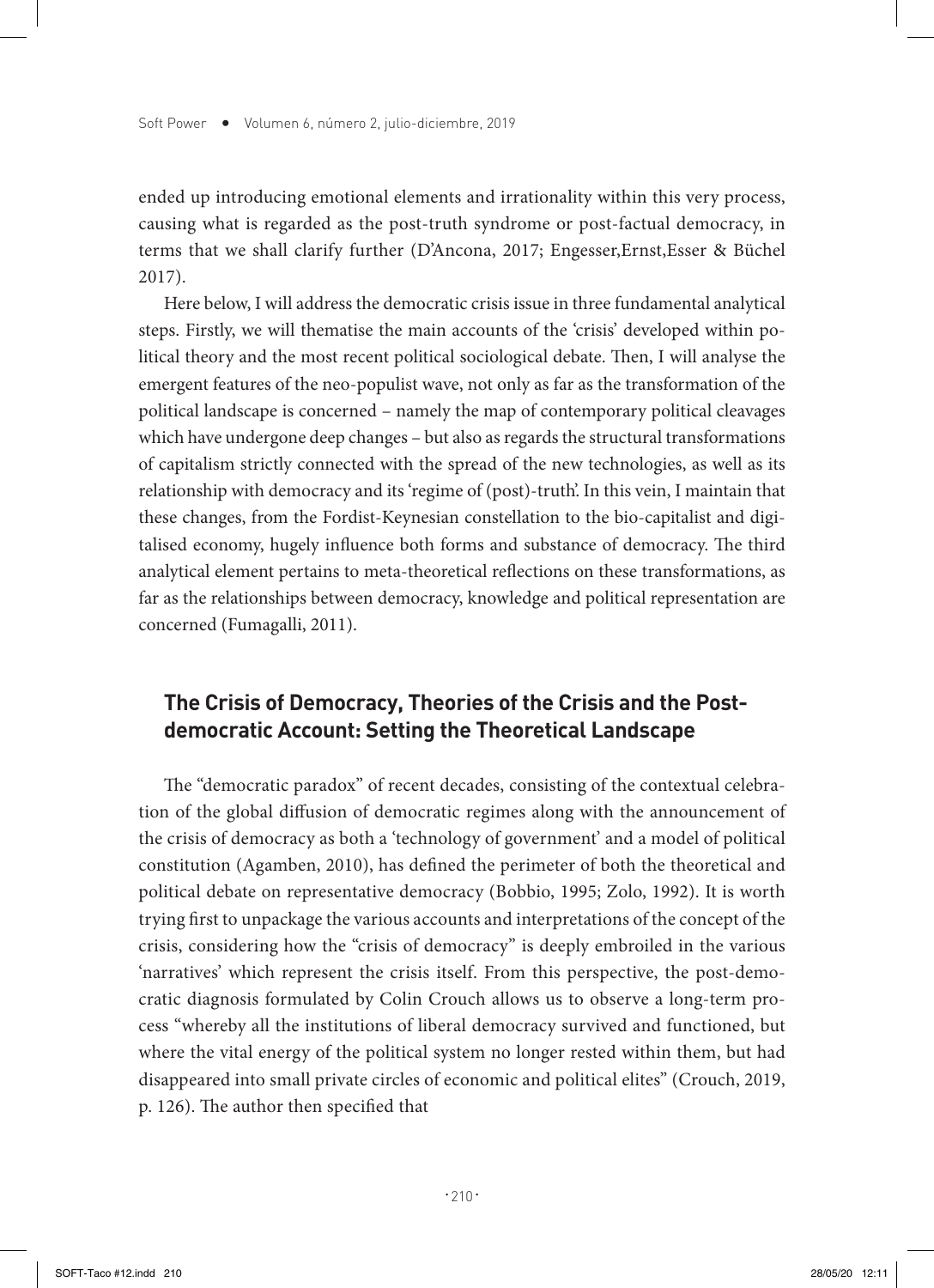for democracy to be flourishing […] movements emerging from the population at large, unprocessed by the elite's political managers, must from time to time to be able to give the system a shock, raising new questions that elite would sooner not discuss. I mentioned three movements that had been still capable of doing this in recent years: feminism, environmentalism and xenophobic populism. What I did not anticipate was that the lead would be taken by the last of these to a massive extent.

In other words, while there seems to be agreement among scholars about the diagnosis of post-democracy and the impact of the transformations of capitalism, namely the reduction of welfare policies, the crisis of political parties, along with deep changes in political representation mechanisms, doubts persist about the prognosis, namely about the possible reactions and remedies which could ensue. Whilst social movements, and feminist and environmental movements in particular, were expected to counteract the elitist, technocratic version of XXI century democratic regimes, as Crouch in particular maintains (and, similarly, as one of the main scholars in social movement studies such as Donatella della Porta has testified) (Della Porta, 2015), conversely it seems to be neo-populism gaining centre stage in opposing the "sceptic", technocratic, 'elitist' face of democracy. Certainly, the global recession bursting onto the scene in 2007-2008, and the unfolding of austerity measures and the social disease which followed, brought a broad wave of global protests – in 2011 – in various countries, but also a cultural backlash of xenophobic, conservative and neo-populist movements. Thus, two different waves of protest manifested themselves in the aftermath of the global recession, developing the neo-populist wave, wherein scholars distinguish two different strands (Diamanti & Lazar, 2018)<sup>2</sup>, namely right-wing populism and its left-wing version (Anselmi, 2017; Moffit, 2016).

It is worth developing an overview of the main accounts formulated within the different 'narratives' about the crisis of democracy starting with some preliminary considerations. Regarded as a mass-political regime, representative democracy has been depicted alternatively as ineffective, incomplete, too demanding or not demanding enough on the normative ground, according to the different 'notions' of representative democracy, namely the liberal model of political representation, born in the age of

<sup>2</sup> For an account of leftist social movements and parties such as, for instance 15-M and Podemos in Spain or Corbyn in Great Britain, Sanders in the USA, and the movement Five Stars in Italy (whose political collocation within the leftist domains seems to be at least contending), see Diamanti & Lazar (2018).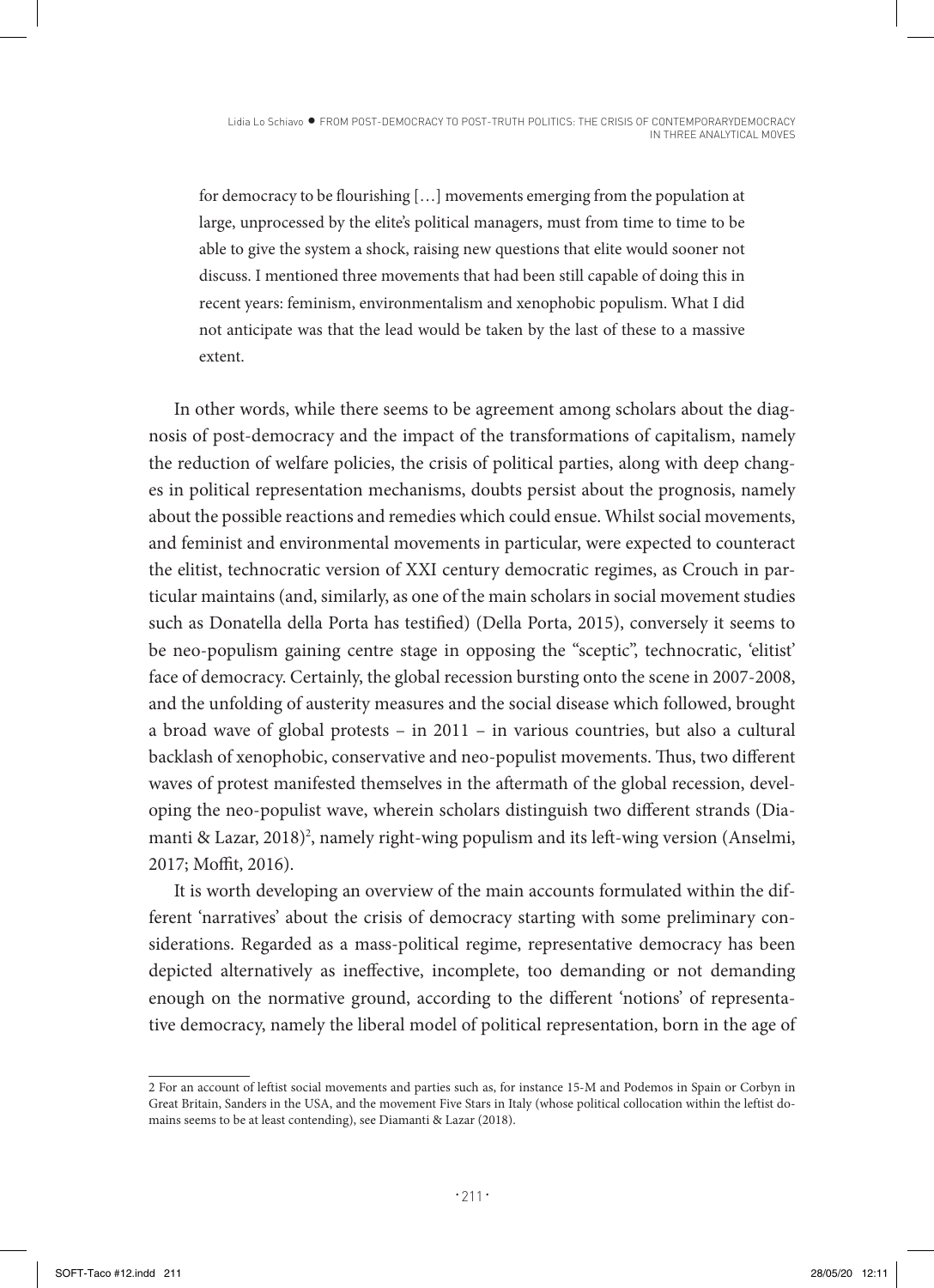modern revolutions, the elitist and neoclassical Schumpeterian democratic model, or the social-democratic Welfarist version, within which broader forms of political participation were achieved up to the 1970s (Held,1997; Lo Schiavo, 2014; Palano, 2012).

However, since the 1970s, two main accounts of the crisis of democracy, which became one of the main debate topics in that period, have been formulated by scholars. These are the "conservative" diagnosis elaborated by the Trilateral Commission (Crozier, Huntington, Watanucki) in 1975, and the "progressive" interpretation of the "systemic crisis" of the political rationality of the democratic state insofar as its functions of reproduction of capitalism were to be reconciled with "democratic" and Welfarist performance (Habermas, 1973). Thus, the conservative diagnosis (which functioned as a self-fulfilling prophecy) formulated by the Trilateral Commission, classified the social movement waves of protest since the end of the 1960s, as the manifestation of an overload of participatory democracy and as a radical challenge to the integration processes that democratic political systems as such were expected to perform (Mastropaolo, 2011).

To clarify that point it is possible to observe how, within the framework of the cold war order, the Liberal-Welfarist representative western democracies had institutionalized and widened social citizenship within "real" democratic regimes. A specific Welfarist economic constitution that contributed to the development of legitimacy and trust within western societies has been targeted by a profound process of reconfiguration of economic rationale, namely from the Keynesian regulation of economics to monetarist and neoliberal rules. Thus, spending cuts and surveillance of inflation rates, the reduction of tax revenues and the lowering of the redistributive effects of fiscal burdens, have been implemented within the framework of neoliberal policies (Lo Schiavo, 2014; Moini, 2016). 3

A sort of "anti-egalitarian mutation" of representative democracies has taken place over the last three decades, reducing the substantial legitimacy of contemporary democracies (Urbinati, 2013). As far as the impact of the economic "crisis" is concerned, insofar as it has been considered a catalyst of the social problems caused by the neoliberal restructuring of economic regulation, what seems to be theoretically needed is to analyse the extent to which the crisis can be considered merely the result of casualties in financial market gambling or rather if it can be better grasped as the structural

<sup>3</sup> In other words, it is possible to say that the 'name' of the crisis of democracy is that of the hegemony of neoliberal 'ideologies', techniques of government, forms of knowledge – according to the analytical view of Foucault, who saw power as always deeply intertwined with knowledge and models of 'governing'; see Lo Schiavo (2014); Moini (2016).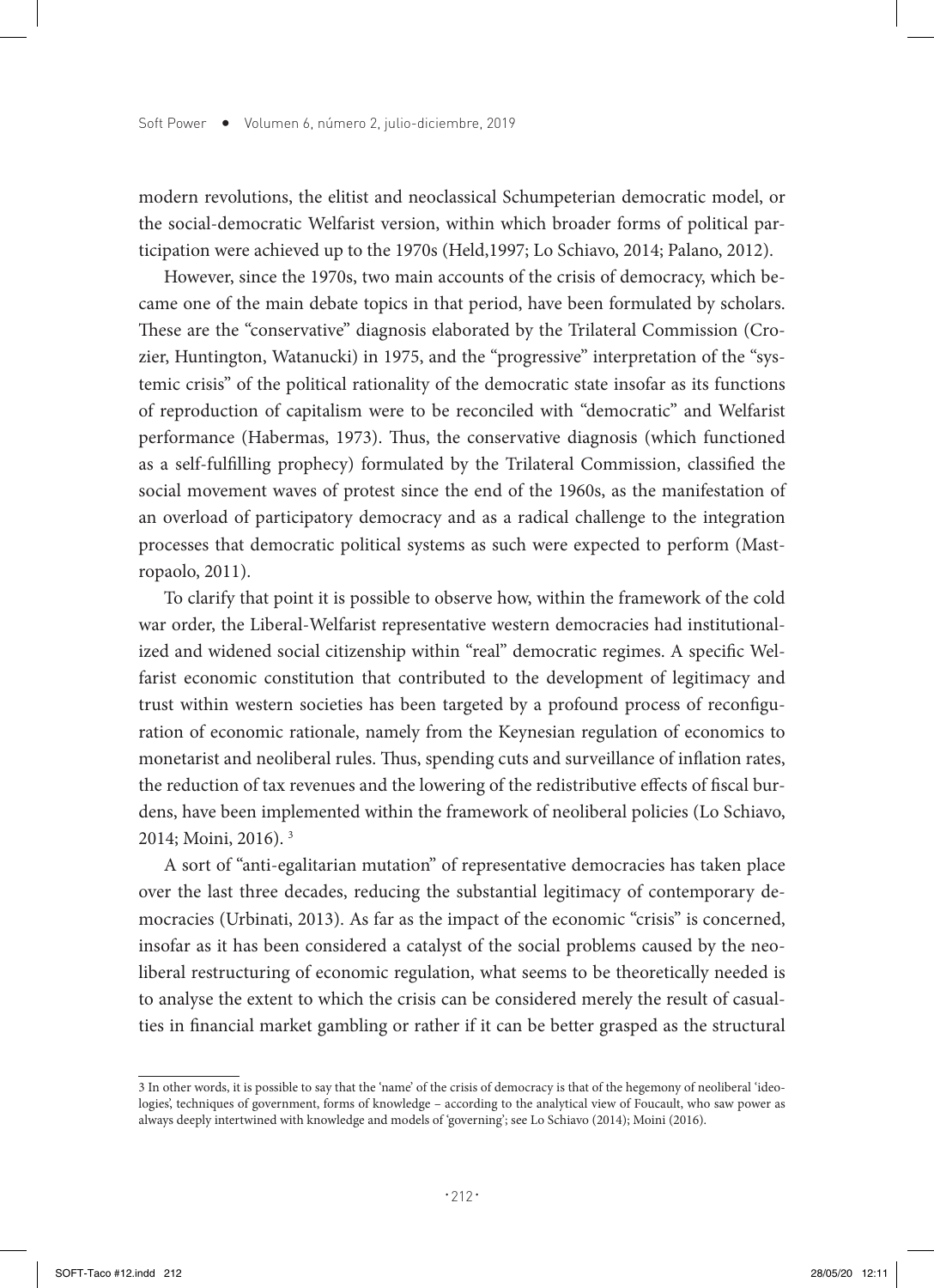effect of the profound process of 'neoliberalisation' of the market and social relations. In fact, the "principled belief" of market competition seems to have become a widespread normative assumption within globalized societies. In this vein, the long-lasting global economic recession of 2008 can be considered as both the triggering event of populist distrust toward democratic representative institutions or rather as one of the main causes of the populist syndrome in itself.

It is worth underlining here that the critical account of the post-democratic interpretation of the crisis of democracy seems to corroborate the latter hypothesis. It is also worth highlighting here that, in a recent highly influential contribution, Ronald Inglehart and Pippa Norris have clarified in which terms we can interpret the relation between the economic crisis and a deep political cultural transformation of contemporary democracies along with the consequent unfolding of global neo-populism. According to them, we are witnessing "the silent revolution in reverse", that is a cultural backlash which has diverted western democracies from post-materialistic values (which put emphasis on freedom of expression, environmental protection, gender equality, and tolerance of gays, handicapped people, and foreigners) to a conservative, if not xenophobic, populist and authoritarian orientation. As the two authors specify,

we may be witnessing a shift in political cleavage comparable to that of the 1930s, which saw the rise of Fascism, on one hand, and the emergence of the New Deal and its West European parallels on the other hand. The reaction against rapid cultural change and immigration has brought a surge of support for xenophobic populist parties among the less secure strata. But rising inequality as also produced an insurgency on the Left by politicians like Bernie Sanders […]. So far, emotionally-charged cultural issues cutting across economic lines have hindered the emergence of a new coalition. But both the rise of populist movements and the growing concern for inequality reflect widespread dissatisfaction with existing political alignments (Inglehart & Norris, p. 452).

The present wave of populism, renamed neo-populism, differently embodied in different countries, at least presents some recurrent elements that allow us to recognize a sort of minimum common denominator of the contemporary populist syndrome. Firstly, the paramount reference in political discourse to the "people" as the source of democracy, neglecting any form of intermediate organization between the people itself and the leader who is able to interpret and manifest the will of the people as a whole; the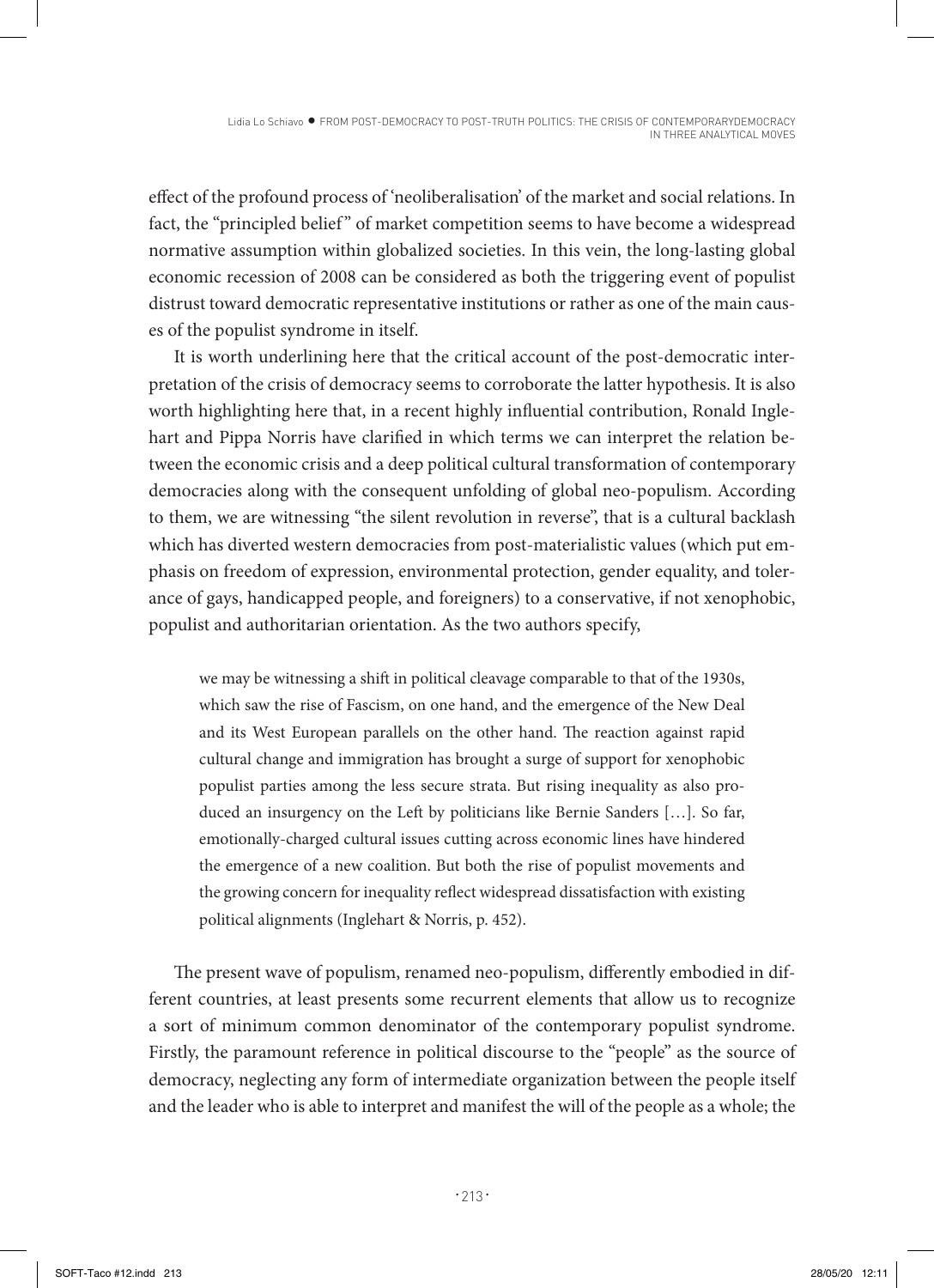verticalization of political space, which is no longer designed on a horizontal axis (that is on the contraposition between the Left and the Right), since it manifests the contrast between elites and the people, the powerful and the powerless. The refusal of cultural diversity and xenophobic manifestations against immigrants regarded as scapegoats in the face of the huge social problems, the manifestations of populism from above – according to some scholars who have identified as neo-populist the politics of some contemporary political leaders (from Trump to Macron, to Renzi, Salvini and the Five star movement, Cameroon, Orbàn even with some differences between them) – are part and parcel of this syndrome (Anselmi, 2017; Moffit, 2016). The crisis of the role of political parties within representative democracies on one hand, and the transformations of political communication in social media on the other, along with the 'structural' impact of the economic crisis, are deemed to have contributed to the unfolding of the current populistic wave (Mair,2016; Mazzoleni & Bracciale, 2018; Sustein, 2017).

# **Neo-populisms, Bio-hypermedia, Post-truth and the Public Sphere**

This analytical account begins with an overview of the main characteristics of the current neo-populist waves, regarded as the main symptoms envisaged within the worst-case scenario of an irreversible crisis of representative democracy, or rather as the manifestation of deep transformations. The recurrent usage of the prefix 'neo' before the term populism in recent political debate testifies not only to a revamping of the old phenomenon of XX century populist parties, but also the emerging of new forms of populism in the XXI century.

Thus, although elements of continuity in the constitutive components of the populist syndrome have been recognized, new features of populism as a 'political style' have emerged, showing a sort of 'elective affinity' between this new wave and the impact of new media in political communication (Demata, 2016; Waisbord, 2018). In this sense, at least conceptually, an element of continuity is given by the composed, complex, contradictory and contested configuration of populism as a socio-political phenomenon, which has been pictured by scholars as a slippery concept, or rather a fuzzy concept, also recognizable as a 'constellation' or 'configuration' of elements in a Weber and Eisenstadt conceptual lexicon (Anselmi, 2017). Regarding changes, it is possible to identify a specific "populist communicative ideology", articulated in these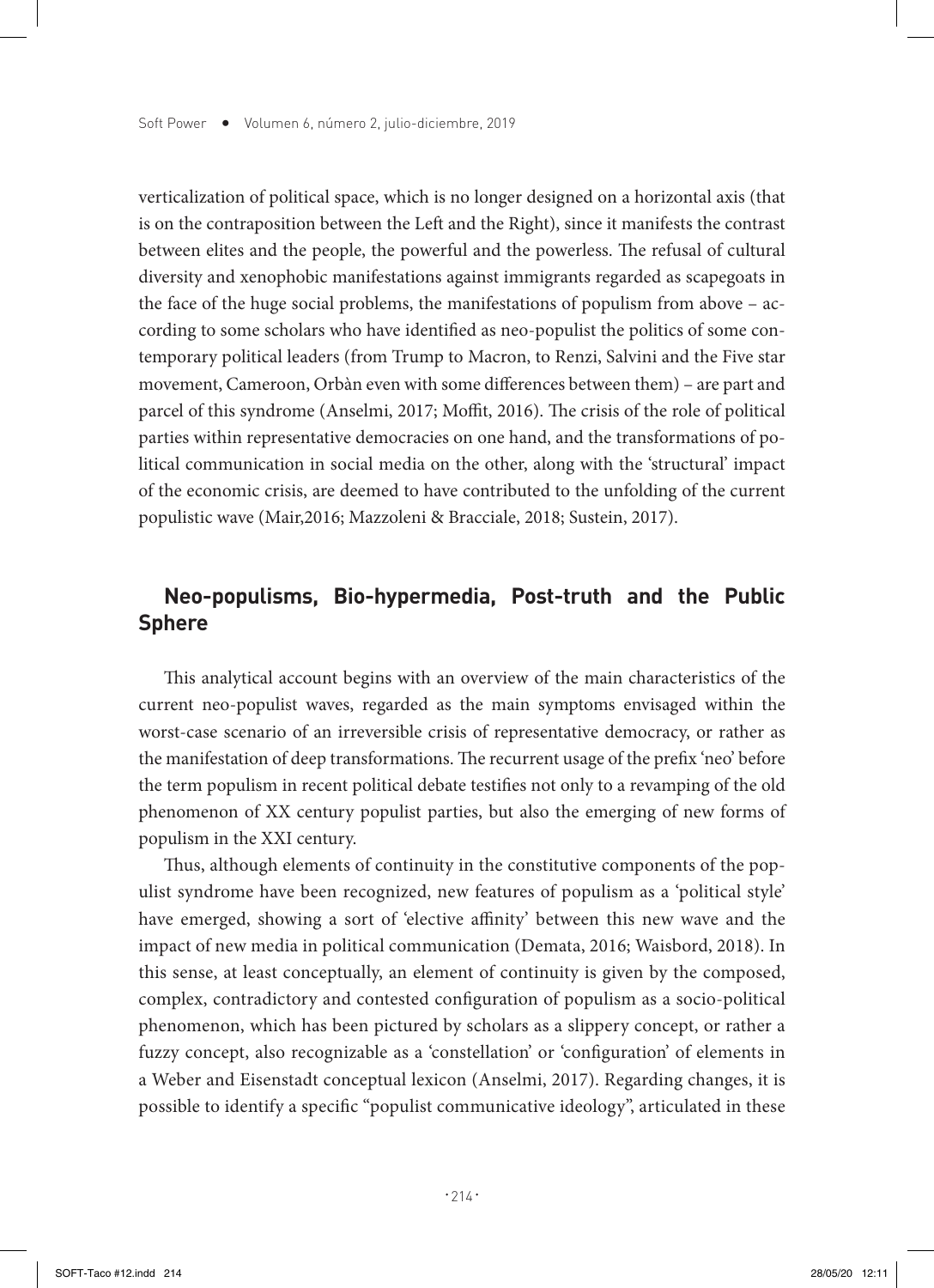dimensions: an appeal to 'the people' as "a catch-all expression that politicians use, irrespective of their political affiliation, to unite the electorate" (Mazzoleni & Bracciale, 2018, p. 4). Other elements, such as "attacking the élite" since the concept of populism is built on anti-elitism and anti-establishment stances" (2018, p. 6), which also implies "ostracising the others", that is developing a narrative "based on the dangerous others concept that targets a common enemy within groups of population that are stigmatised and excluded from 'the people'" (2018, p. 4).

Based on these considerations, here below we will first account for the main characteristics of populism and neo-populism, then we will try to ascertain the nature of the nexus between neo-populism and new media. In this framework, our observations will also draw on the literature that analyses the impact of platform capitalism, namely the structural dimensions of contemporary capitalism as it deeply affects the various social domains and 'lifeworld'. Indeed, 'bio-hypermedia' is one of the most influential neologisms diffused in the contemporary lexicon unfolding since the fourth industrial revolution has deeply transformed contemporary societies.

Bio-hypermedia is the conceptual term devised by assembling the concept of biopolitics (Foucault, 2005)<sup>4</sup> and hyper-media, the latter being considered as the epitome of the paramount influence of new technologies on societies. The hyper-connecting and 'wearable' technologies that then become parts of our own bodies, subjecting us to multisensory perceptions as real and virtual dimensions' merge, extend and amplify emotional stimuli and change the way we interact and communicate (Griziotti, 2018). According to Han, not only a biopolitical account of this new human condition produced by the interfacing and intertwining of humans and machines, but also a more proper "psycho-political" (Han,2016) interpretation of this new 'reality' may clarify the revolutionary impact of these new technologies on everyday life. In this vein, technological and capitalistic changes have to be read conjointly and conceptualized.

Platform capitalism is the new paradigm of XXI century capitalism, which is also regarded as the product of its financialization, that since the 1990s has become more influential than production; new technologies have fostered these transformations, which in turn affect the organisation of labour (Fumagalli, 2018). In other words, post-modern capitalism, which is based on the information economy, is undermining the fordist model of work: the creation of value no longer depends on (or not so much) the exploitation of

<sup>4</sup> This conceptual term can be considered one of the most influential if not paradigmatic expressions within the contemporary social sciences lexicon. In fact, Foucault identified this term to pinpoint the nature of power and politics in modernity; see Foucault (2004a; 2004b).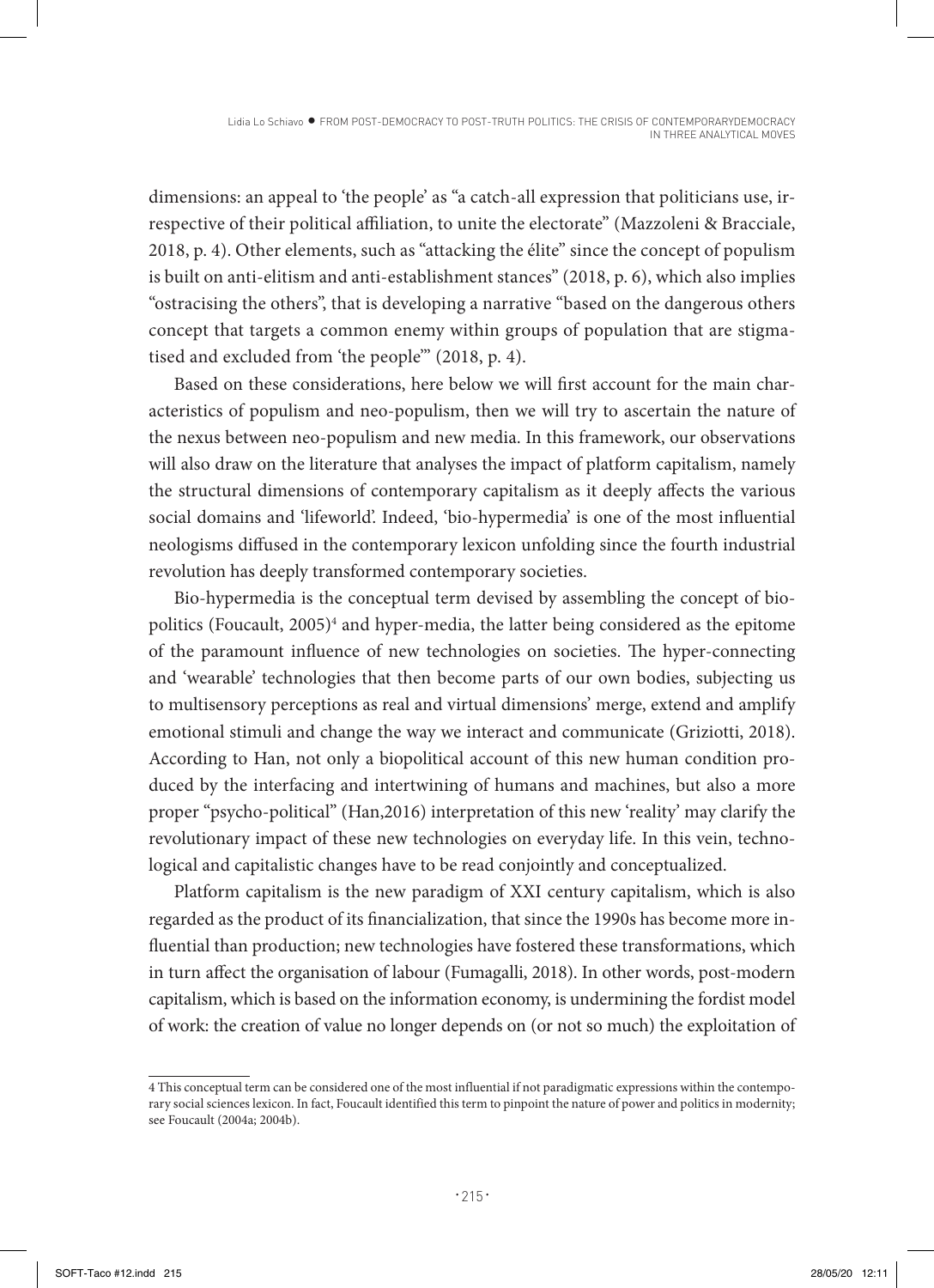traditional workers' subjectivity and its form (wage labour), whilst a new kind of worker is emerging, namely the 'knowledge worker'. Neoliberal post-modern capitalism has found the new oil for the capitalist accumulation of the XXI century: data mining, machine learning, the algorithm economy, big data; thus, platform capitalism constitutes the new capitalistic 'structure'.

The process of digitalization and datification has made the engineering of everyday life possible; today there is no area of our digitally-mediated existence that is not the result of an algorithmic calculation (2018)<sup>5</sup>, from social networks on Facebook to recommended products on Amazon, from personalized advertisements to short-cuts to return home from work on Google maps. What matters more here is the political impact of these technologies and their "neo-populistic" effects on political communication and political lexicon. There are multiple effects to be taken into account. Firstly, it is worth considering what, according to the literature, are the main features of populism and of neo-populism. No simple account can be given, due to the complex, composed and contested 'nature' of populism itself.

To put it simply, it is possible to say that scholars recognize populism as made up mainly of: "a) the existence of two homogeneous units of analysis [namely] "the people" and "the elite"; b) the antagonistic relationship between people and elites; c) the idea of popular sovereignty; d) the positive appreciation of the people and the denigration of the elite" (Stanley, 2008, p. 102). These have been recurrent elements of populism waves since the second half of the XIX century, namely in the United States and in Russia<sup>6</sup>, whilst at least a part of the history of the democratization processes in the long run has been characterized by the quest of the people to be included in the public space. Thus populism, meant as "populist democracy" (Canovan, 1981) is part and parcel of the history of democracy. From this perspective, the historical experience of popular mobilisation with Peronism in Argentina, exemplifies this component of the populist phenomenology.

<sup>5</sup> By definition, by algorithm we mean a set of mathematical rules and procedures aimed at transforming a given input into a specific output; an actual assessment or decision process, performed according to a set of explicit rules. Each algorithm is the result of a human modelling of a problem to be solved and of the context in which it is situated; on this topic see Fumagalli (2018), *Per una teoria del valore-rete*, in Gambetta D. (a cura di), *Datacrazia*, cit., pp. 46-64.; Griziotti G. (2018), *Big emotional data*, in D. Gambetta (a cura di), *Datacrazia*, cit., pp. 70-91.

<sup>6</sup> Populism first appeared in Russia in the XIX century. It was the political organisation *Zemlja Volija* (Land and Freedom) to connect the mobilisation of student movements, peasants, to oppose the tsarist regime. In the same period, that is during the second half of the XIX century, People's Parties were born in the USA as an expression of rural society opposing the industrial elites of the West Coast. It is possible to consider well beyond this brief account the analyses of Damiano Palano, (2016).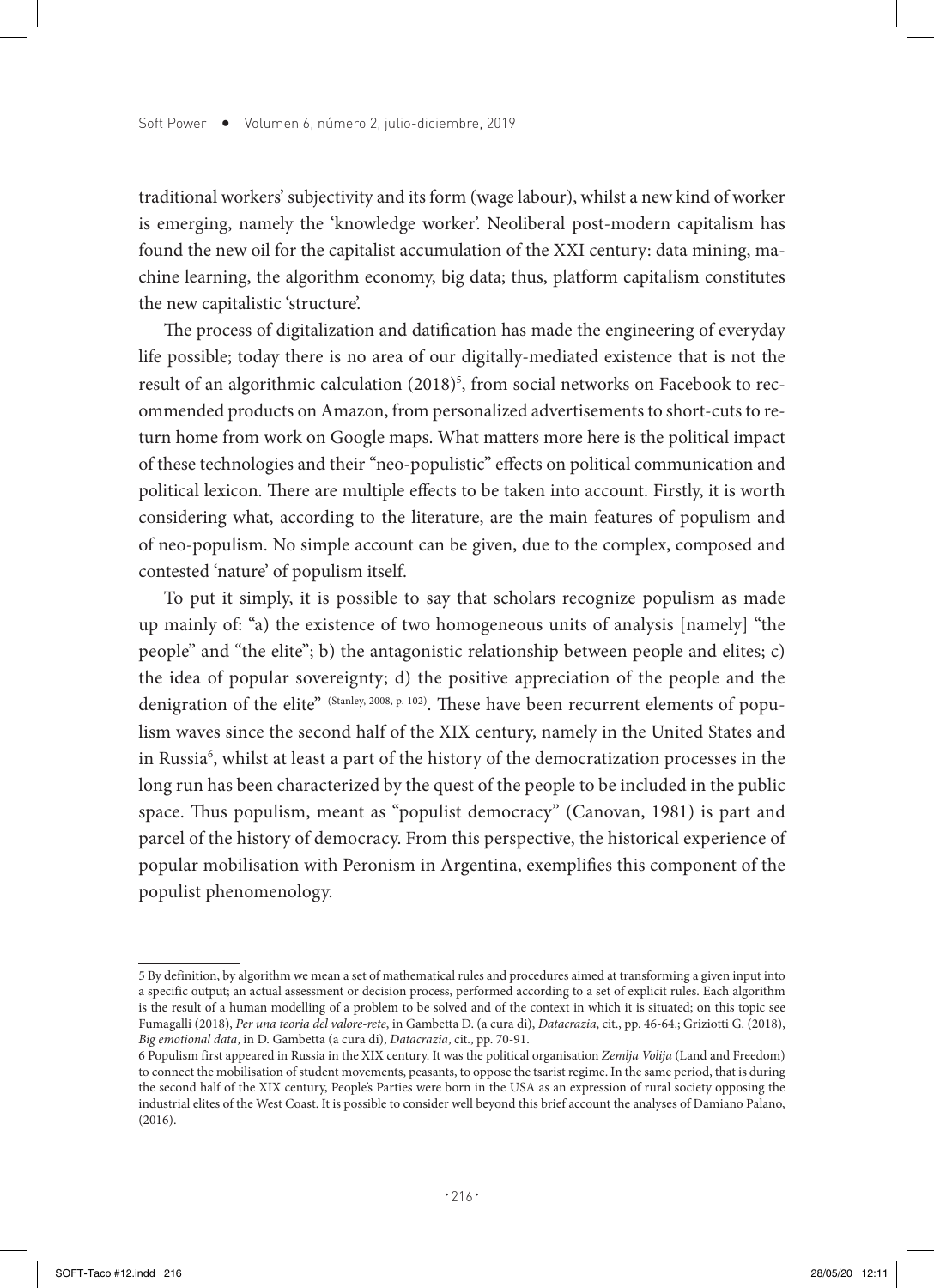Lidia Lo Schiavo · FROM POST-DEMOCRACY TO POST-TRUTH POLITICS: THE CRISIS OF CONTEMPORARYDEMOCRACY IN THREE ANALYTICAL MOVES

Recent accounts on neo-populist manifestations, appearing in the theoretical debate, illustrate the xenophobic, authoritarian orientations of political parties, which draw on the cultural backlash against post-materialist values, as Inglehart and Norris explain (2017). Conversely, there is also a 'leftist' interpretation of the quest for a revamped popular sovereignty against supranational, intergovernmental, capitalistic, elitist and neo-colonial power such as the South-American "pink wave" of leftist governments (from Evo Morales to Lula, to Kirchner in Bolivia, Brazil and Argentine) or Bernie Sanders in the USA and Corbyn in Great Britain. Being considered the epitome of the neo-populist wave, two main events in recent years have marked the recent political history of (neo)-populism. The case studies of Trump's election in the USA and the Brexit referendum in Great Britain have given rise to an astonishing number of analyses in scholarly debate, both in political theory and sociology. What has mainly been highlighted relates to the impact of social media and social networks in political communication, in that they seem to embody the new post-truthful physiognomy of the (former) Habermasian public sphere.

A series of concepts exemplify the conceptual nexus we are addressing: there seems to be an elective affinity between post-truth and populism, which in turn derives from the structural transformation of the public sphere produced by the impact of social media and social networks. The latter shape a process of fragmentation and radicalisation of the "publics" participating in the political debate and forming public opinion within the public sphere; a transformation that, in turn, can be brought back to the impact of digitalized capitalism (Fumagalli, 2018). To clarify that point here, it is possible to see how "the current 'populist moment' brings up important questions within the scholars' community. Populism calls into question the fundamental principles of democratic communication, namely the need for fact-based, reasoned debate, tolerance and solidarity – essential principles for viable public life in today's globalised and multicultural societies" (Waisboard, 2018, p. 2). According to this interpretation, "the kind of post-truth politics represented by populism thrives in the current conditions of public communication" (2018). From this perspective:

Post-truth captures new conditions for public communication that signal the impossibility of truth as shared assessments about reality. 'Post-truth' should not be confused with deliberate distortion, fake news, and alternative facts – that is, with the intentional production of falsehoods to deceive public […]. Instead, 'post-truth' communication denotes the absence of conditions in the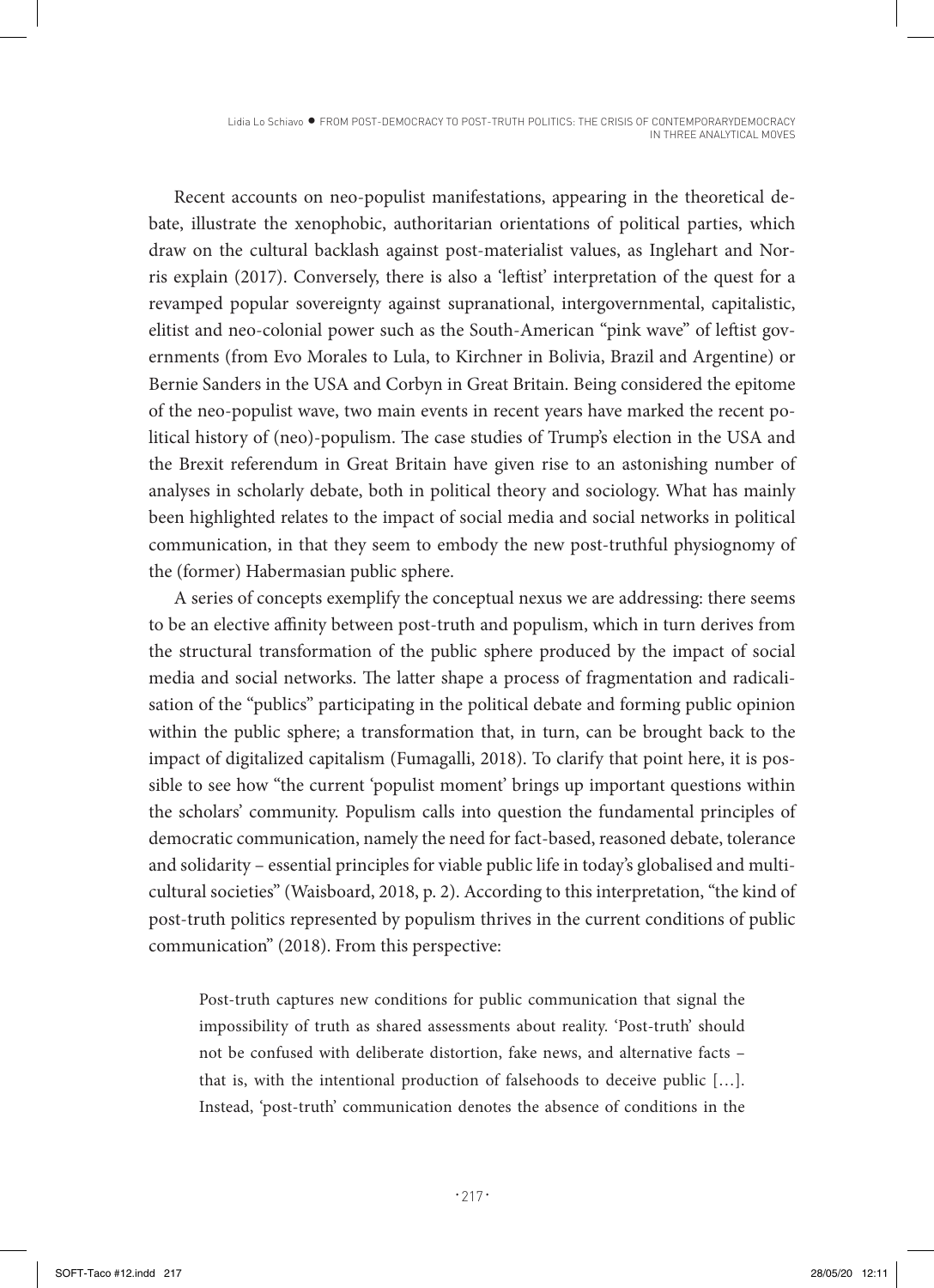public sphere for citizens to concur on objectives and processual norms to determine the truth as verifiable statements about reality. Recent developments have deepened the obstacles for truth-telling and revealed social and communicative rifts that foster post-truth politics. […]. Post-truth implies the levelling of opportunities for making any statements about reality that can potentially be deemed credible. The modernist notion that truth is determined by the convention of the scientific paradigm or by intersubjective agreement over norms clashes with the ample circulation of widespread fact-less beliefs popularly considered to be accurate representation of reality (2018, pp.3-4).

In other words, post-truth political communication pertains to a structural and functional transformation of the conditions of public debate within the public sphere. Since the Habermasian theory of communicative action has been established in political theory, the historical and theoretical analysis of the 'public sphere' emphasised the centrality of the 'cognitive' and moral premises of this cultural and societal space: the claims of validity, truth, correctness and sincerity are the building blocks of this 'moral' and 'cognitive' construction.

On the normative ground, solidarity between strangers, an attitude shared by private individuals who gather as a 'public' in order to care about public affairs, who still maintain different opinions while debating them, being able, at the end of a 'deliberative process', to achieve a common understanding, whenever the 'normative' force of the 'better argument' posed on a rational and 'moral' level, may prevail. In this sense, the normative conditions<sup>7</sup> of the public sphere in democratic regimes draw on the fact that "the prerequisite for any functional public sphere is that all citizens must be given equal access to it, and they must have freedom to express their opinions publicly and without restraint on matters of public interest" (Demata, 2016, p. 85). The characterising features of contemporary social media are so diversified that it is impossible to draw general conclusions on the nature of political discussion on the Internet. Therefore, it is worth noticing that "while the availability of technology is not in itself the cause of political discussion, it should be said that technology may facilitate (or impede) discussion and deliberation" (2016, p. 86).

<sup>7</sup> The concept of the 'ideal speech situation' in the Habermasian theory of action has been repeatedly contested in the theoretical debate and within critical theory. It is thus of particular interest the differing position of Foucault as far as the 'argumentation as a practice of critique'. In this sense, for Foucault it is possible to think of communication (and communicative action) as a possible strategy of criticism and struggle that may be privileged, but not utopistically substituted for other strategies, while 'power' is hardly divisible in different contexts by different regimes of 'truth' and knowledge; see Sorrentino (2008).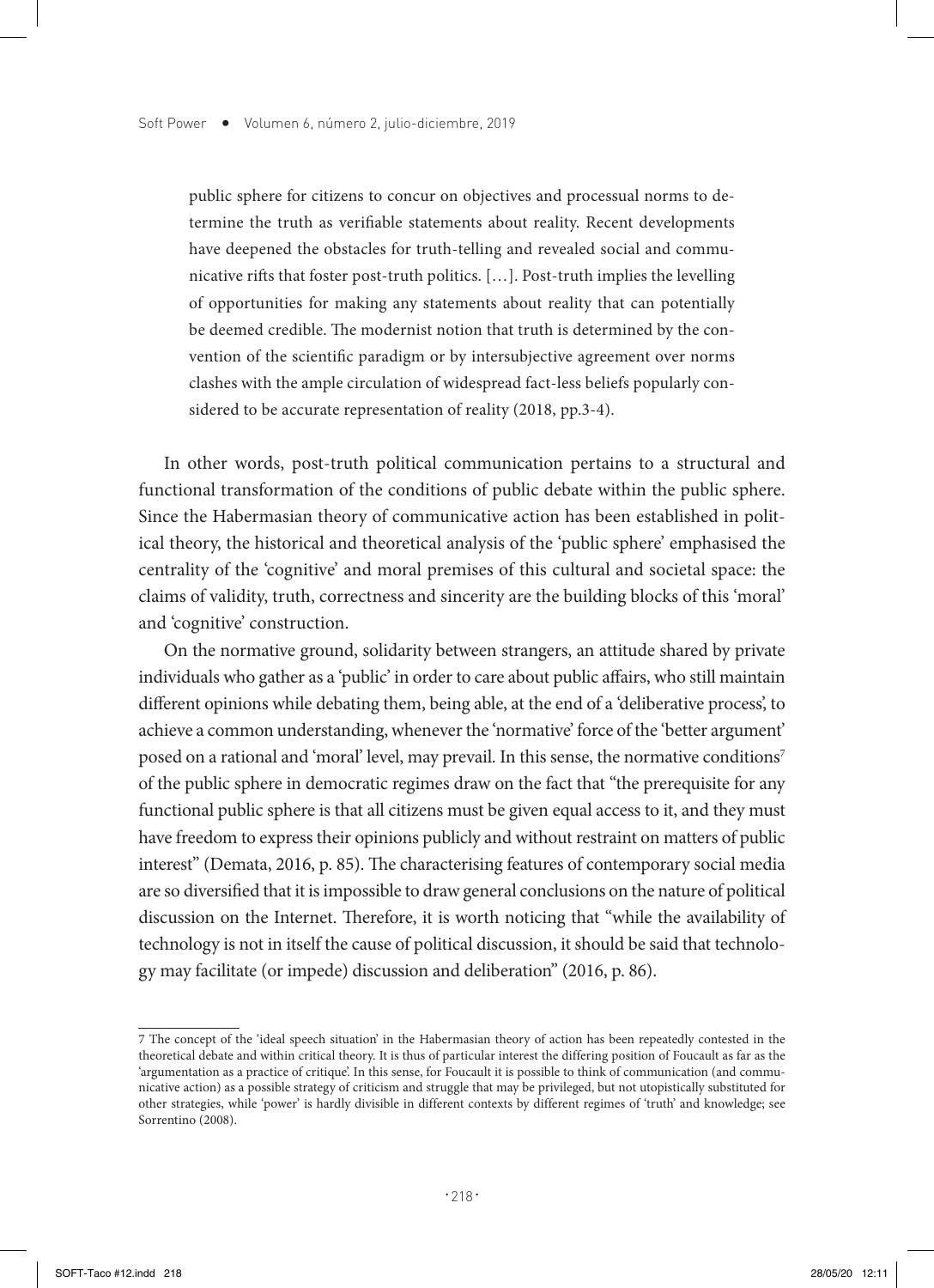Lidia Lo Schiavo · FROM POST-DEMOCRACY TO POST-TRUTH POLITICS: THE CRISIS OF CONTEMPORARYDEMOCRACY IN THREE ANALYTICAL MOVES

Thus, social networks affect the public sphere in both its structure and functioning. The abstract public sphere, namely the more ample and inclusive dimension of the Habermasian construction (Habermas, 1992), along with its "organized" intermediate level are changing profoundly<sup>8</sup>. Algorithms and internet profiles of Web navigators and 'customers' are key in the construction of what we can call the individual preference-laden communication system. Within so-called "echo-chambers" a "community" of internet navigators share the same views, convey the same preferences, share and deem true the same stories, transforming a free and innumerable 'swarm' (namely free people on the web) into a broad beehive with 'individualised' closed cells. This framework then ends up reducing and/or excluding room for manoeuvre for the formation of an open, broad, multiple, even conflicting confrontation between 'different' opinions and views. The post-truth communication regime seems, therefore, to unfold between the proliferation of fake news, that is the case in point in this new communication style, on the one hand, and the erosion of the very same condition to maintain the pluralistic, contested, complex, contentious construction of public opinion, on the other (Demata, 2016; Ferraris, 2017).

## **Post-Truth at Issue: Definitions and Problems**

The elective affinity between populism and post-truth, namely the radicalised and fragmented regime of truth within a mutated public sphere via the impact of new media, emerges since the political communication style of politicians has changed profoundly. According to Demata in particular,

By using SNSs, politicians can plug into our lives and approach us directly: most of them have Facebook pages or Twitter accounts, communicate with us in often familiar language, and are keen to be seen doing domestic, everyday activities. [...] The appearance of interacting with the people is more important than actual interaction, which is virtually non-existent […]. While the technology gives us the impression (and the possibility) of a two-way communication, the reality is that most politicians are not interested in opening a true dialogue and in listening

<sup>8</sup> Actually, in his theoretical and historical analysis of the public sphere Habermas had thematised the challenges that the market economy and the mediatization of public opinion had launched to the normative basis and functions of the public sphere within representative democracies.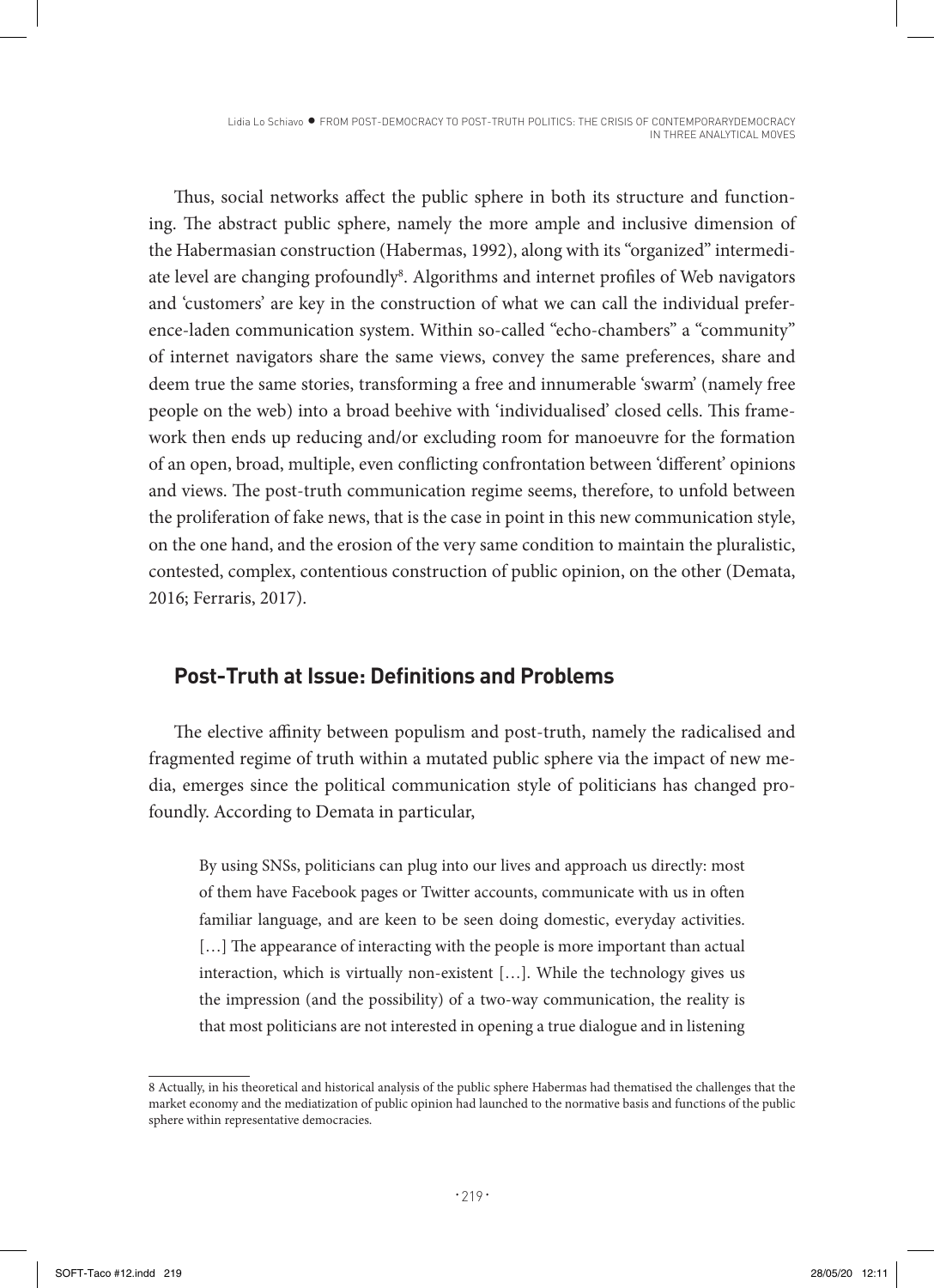to ideas from their constituents, but only in mobilizing them around some new initiative or message (Demata, 2016, p. 85).

In this framework, (neo)-populism as a political style, or as a 'thin'9 ideology, consists of "an appeal to 'the people' versus the 'elite', 'bad manners' and the performance of the crisis, breakdown or threat"(Moffit, 2016). In this vein, it can also be conceived as a gradational concept, with different shades, a sort of 'grey area' wherein it is possible to see how "the degree of populism that a given political actor employs may vary across contexts and over time" (2016, p.46). According to scholars, it is possible to conceptualise populism also with respect to the role of populist leaders as performers of this particular political style, whilst the relationship between populism and the media entails different articulations. Thus,

[the populist] appeal to 'the people' versus 'the elite' [...] plays into media logic's dramatization, polarisation and prioritisation of conflict; […] 'bad manners' line up with media logic's personalisation, stereotypisation and emotionalization, while [the ] focus on crisis plays into media logic's tendency towards intensification and simplification. In this situation, populism can thus potentially be considered the media-political form par excellence at this particular historical juncture. This might help explain why populism currently seems to be more widespread and successful across the globe than any other time in its history (2016, p.77).

Further considerations can be drawn concerning the structural conditions of political communication as they emerge within the new media environment. Scholars consider the paradox according to which, whilst the new media revolution has hugely increased the opportunity for expression of multiple voices, it is also creating the conditions for post-truth. The access threshold to this sphere of communication has been lowered, while at the same time conditions for misinformation campaigns and the circulation of lies have been created as well (Waisbord, 2018). Thus, numerous elements have to be considered: deception and manipulation of the public, the spread of fake news, the construction of false profiles on Facebook, the cyber-troops of 'bots' and 'chatbots', internet programs which simulate users, build filter bubbles, mechanisms of control of users and data profiling. These new structural conditions also pose

<sup>9</sup> This is the topical definition of populism coined by one of the most influential scholars on the subject, namely Cas Mudde (2004).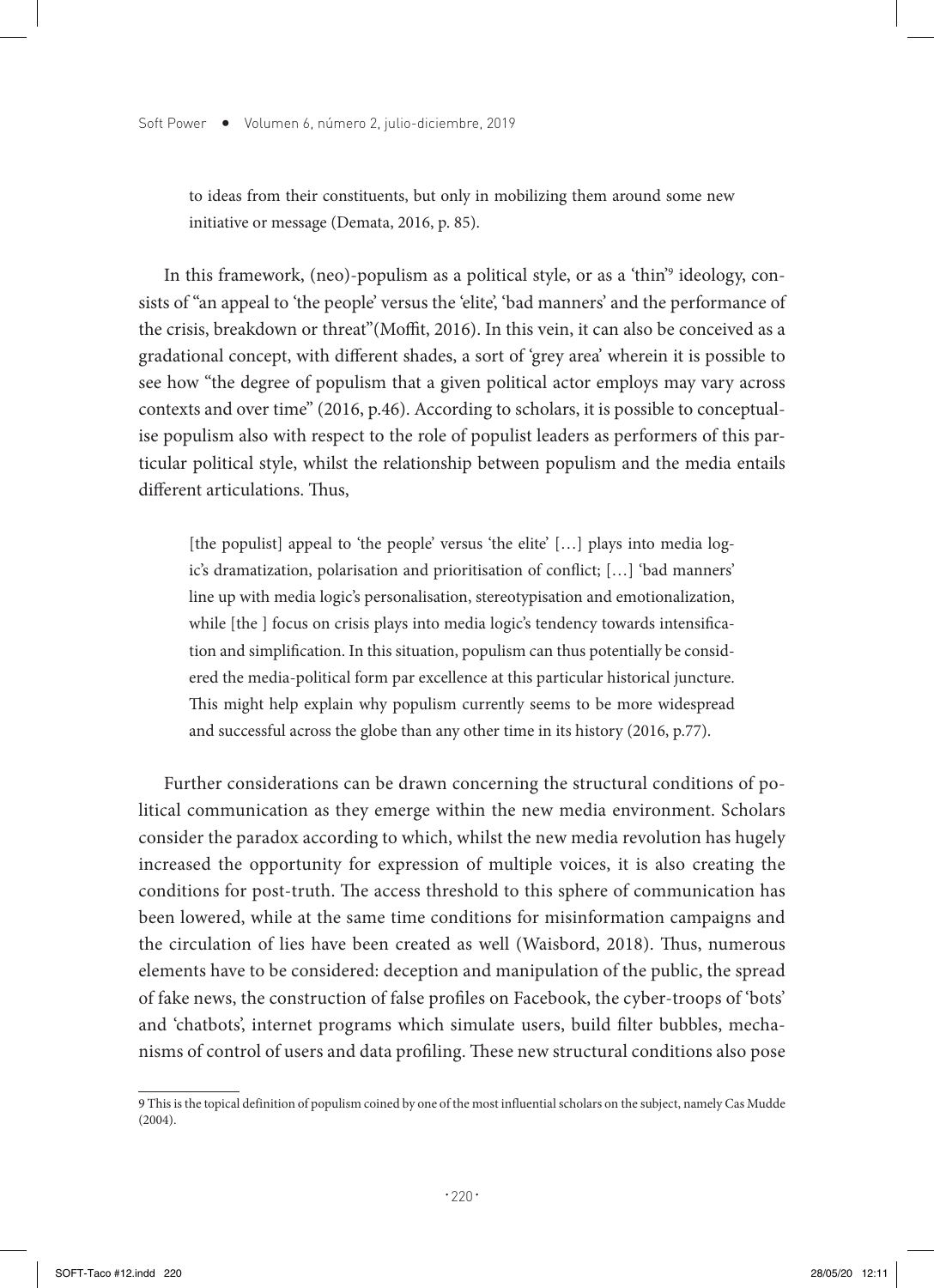the question of government manipulation and control, the influence of the market and the conditions that allow free expression and the commitment to form 'public opinion'. Scholars develop not only political but also epistemological considerations on what can be considered the new 'regime of truth' (D'Ancona, 2017). A regime in which "transparency" (Pinto, 2013) undermines responsibility, the extraction and/or the exhibition of private information weakens rational commitment in public discussions, whilst a new technological panopticon exercises new forms of control.

According to Oxford Dictionaries, post-truth is a concept that relates to or denotes "circumstances in which objective facts are less influential in shaping public opinion than appeals to emotion and personal belief" (Lorusso, 2018, p. 4). According to scholars, post-truth can be regarded as a semiotic dimension of public discourse, namely as the result of a set of practices for the 'social construction' of truth deeply transformed by the impact of social media. In history, within different 'epistemes', in the Foucauldian<sup>10</sup> sense, diverse combinations of 'power and knowledge' have built the cultural practices which establish the social dimensions of trust and truth. Different accounts of this new regime of truth, namely post-truth, vary in their scope and meaning. Some analytical reconstructions thematise the concept of post-truth and put it on the level of critical philosophical stances pertaining to epistemological, ontological, methodological configuration of the contemporary 'episteme'<sup>11</sup>. Thus, post-modernity<sup>12</sup>, the demise of "meta-recits", according to the Lyotard dictum, along with the critique of the structural nexus between power and knowledge (according to which any account of reality cannot exist if not entangled with power), are all component parts of the critical reasoning on post-truth (Ferraris, 2017).

Other explanations, which do not merely draw on the new media impact on the regime of (post)-truth, find broader approaches to the analysis, confronting societal and epistemic transformations. In this sense, the contemporary post-truth condition is produced by a broader 'revolution' involving technology, society, culture. From this perspective, according in particular to Ferrarsis (2017), the concept of "documediality" identifies the new stage in the evolution of capitalism in that it determines the new conditions of the structural relations between knowledge and power within societies.

<sup>10</sup> See the bibliographic review on Foucauldian works on the topic of the nexus of power and knowledge in various historical periods, pertaining to the epistemological and ontological dimensions of social life, in Bernini (2008). 11 See note 52.

<sup>12</sup> An illuminating reflection has been developed by Alessandro Ferrara who distinguished postmodernity as a shared hermeneutic and ontological horizon characterised by diversity, epistemological and cultural pluralism and postmodern philosophical doctrines, which nurture relativistic orientations; see A. Ferrara (2015).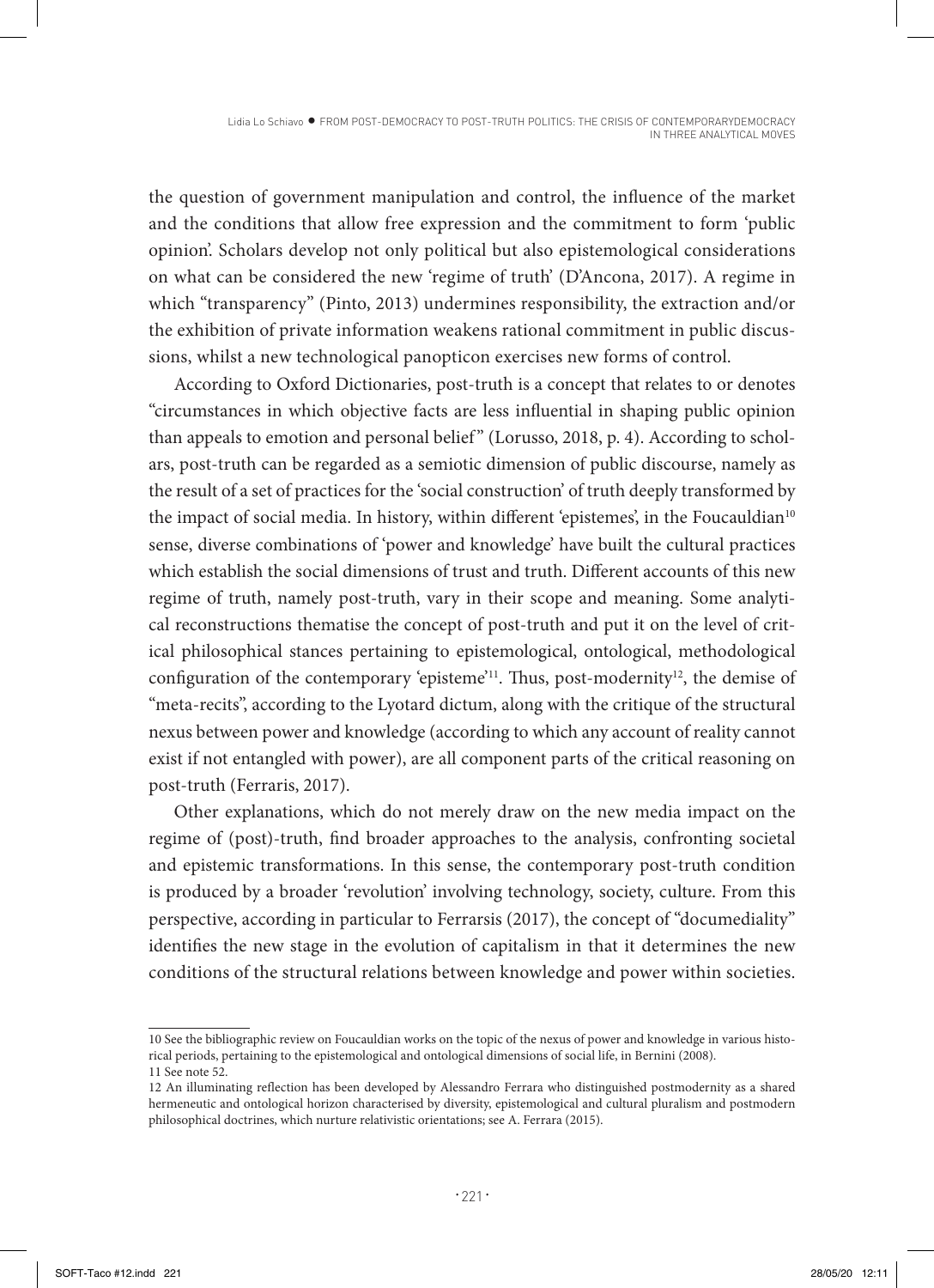Virality and interconnectivity, the de-temporalisation of facts and events in the 'worldwide web', mystification and manipulation of contents, the fragmentation of broadcasting and multimediality and their complex interactions, all shape the configuration of the new epistemic regime of post-truth.

In this context, the impact of new media in the construction of the public sphere, which is in modelling both perceptions and the processes of social construction of reality, within the fragmented communities of social networks, is an integral part of this new 'human condition'. The proliferation of fake news, the recursive dynamics of storytelling and echo chambers characterize what has been identified as a 'post-factual democracy' in which collective agreements on the construction of societal reality and its meaning, are profoundly challenged and contended.

# **Knowledge, Representative Democracy and Trust: Some Meta-Reflection**

Whereas democratic theory in recent decades has focused on the critique of the rationalistic and elitist, technocratic and epistemic degeneration of contemporary representative democracies (Mouffe, 2005; Pellizzoni, 2005), actually a sort of emotional and irrational wave within the 'neo-populist storm' has been unfolding<sup>13</sup>. At the same time, the development of social networks and the 'digitalisation' of everyday life, paradoxically, have not injected a further amount of rationality in the political 'circuits' of representative democracy, having fostered instead new forms of political manipulation.

In particular, Nadia Urbinati (Urbinati, 2014) has analysed both the populist-demagogic and plebiscitarian challenges to political representation, along with the technocratic pitfalls of an epistemic view of representative democracies in complex societies. From this perspective, Urbinati defends the idea of procedural democracy and considers this kind of political regime as based on a diarchic structure constituted by both will and judgement, the former being expressed through elections, the latter unfolding within the flux of public opinion.

<sup>13</sup> It is worth noticing that recent strands of critical reflections in both political theory and sociology come to grips with the question of emotions in politics in order to overcome a strict separation if not contradiction between rationality and emotions, also considered as a negative legacy of modernity since it separated passions and rational orientation in politics; on this topic among others see J. Goodwin, J, M. Jasper and F. Polletta (eds) (2001) and Mouffe (2002), *Politics and Passions*, Centre for the Study of Democracy, pp. 1-16.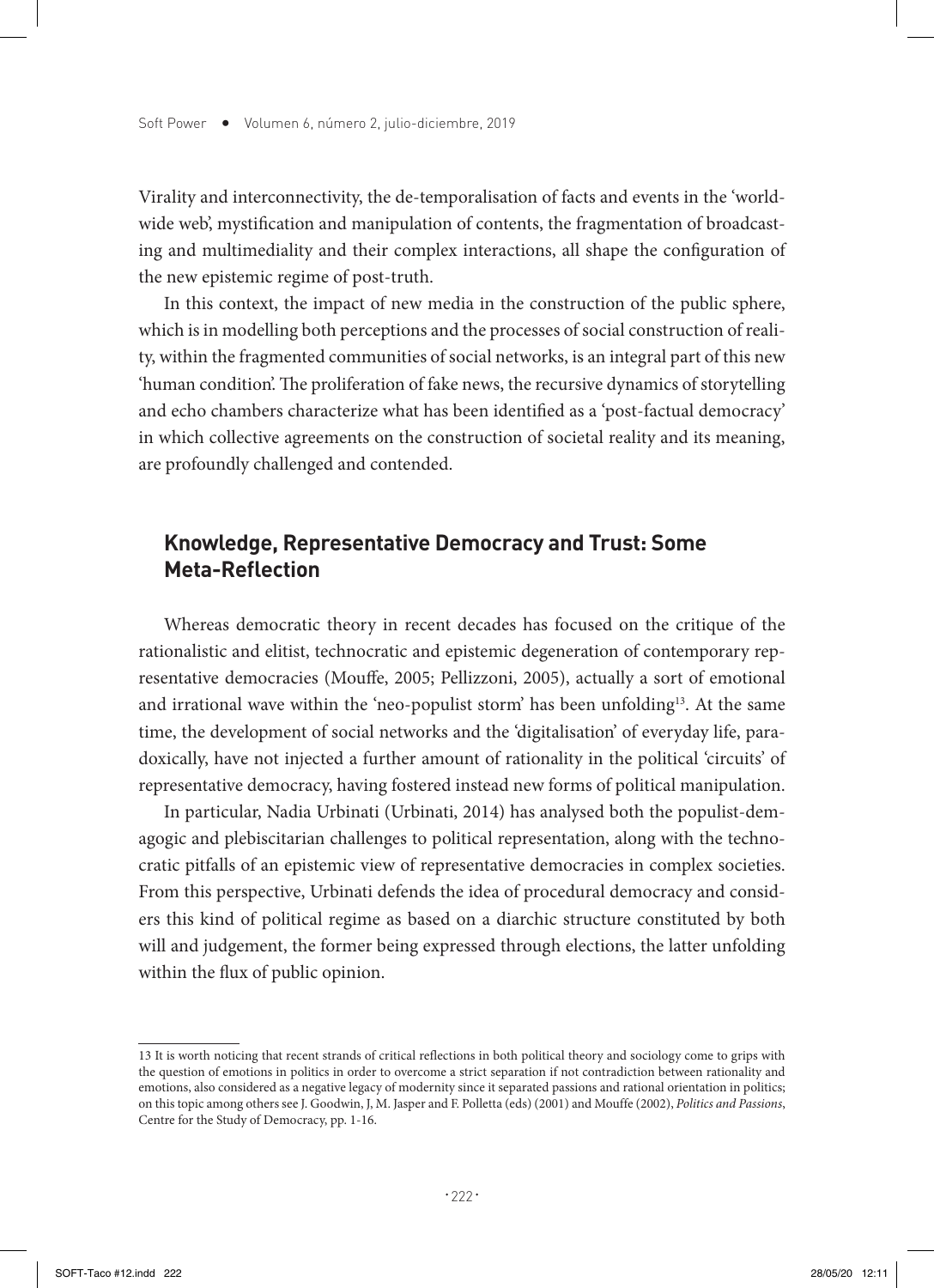Accordingly, the populistic challenge threatens this diarchy trying to overcome any intermediation between will and judgement, between leaders and the people, whilst plebiscitarianism tries also to control and manipulate the public sphere transforming active citizens into passive spectators. At the same time, the epistemic-technocratic challenge to the democratic regimes embodies a manifestation of the "guardian democracy" wherein experts' knowledge marginalises other forms of knowledge undervaluing the impact of public opinion on the decisional processes within the representative institutions. Thus, the diarchic nature of representative democracy, namely the balance between will and judgement, the moment of decision and the expression of public opinion and knowledge (since the 'truth' of representative democracy is its 'procedure'), is has been brought into question by both populism and plebiscitarianism. As Urbinati maintains,

Democracy is a combination of decisions and judgement on decisions: devising proposals and deciding on them (or those who are going to carry them out) according to majority rule. The character of democracy is diarchic and its nature procedural. […]. To go a step further, we may say that democratic proceduralism is in the service of equal political liberty since it presumes and claims the equal right and opportunity citizens have to participate in the formation of the majority view with their individual votes and their opinion, it is what qualifies democracy as a form of government whose citizens obey the laws they contribute in making, directly or indirectly (2014, pp.2018-2019).<sup>14</sup>

The figure of representative democracy is then diarchic in the sense illustrated above; epistemic democracy, populism, plebiscitarian claims, all contest and contend to proceduralism its normative and institutional endowments. Thus, whilst "epistemic democracy" entails objective 'standards' to evaluate collective choices and decisions, regarded as more demanding criteria (since public opinion and popular judgement is considered as not safe enough from ignorance), symmetrically the populist 'assault' on public opinion is devoted to controlling and manipulating it, for the sake of leaders who appeal to – and manipulate – people as the preserve of democratic sovereignty. As Urbinati specifies, "populism is a call for concentration of voice and power, will and opinion, and to overcome diarchy by blurring the border that keeps the people and the state, the opinion and the will, separate although in communication" (2014, p.157).

<sup>14</sup> Ivi, pp. 18-19; regarding the real opportunities to participate in decisional processes, the problem of effectivity of citizens' rights has emerged in the theoretical debate, as Urbinati also maintains in Urbinati (2013).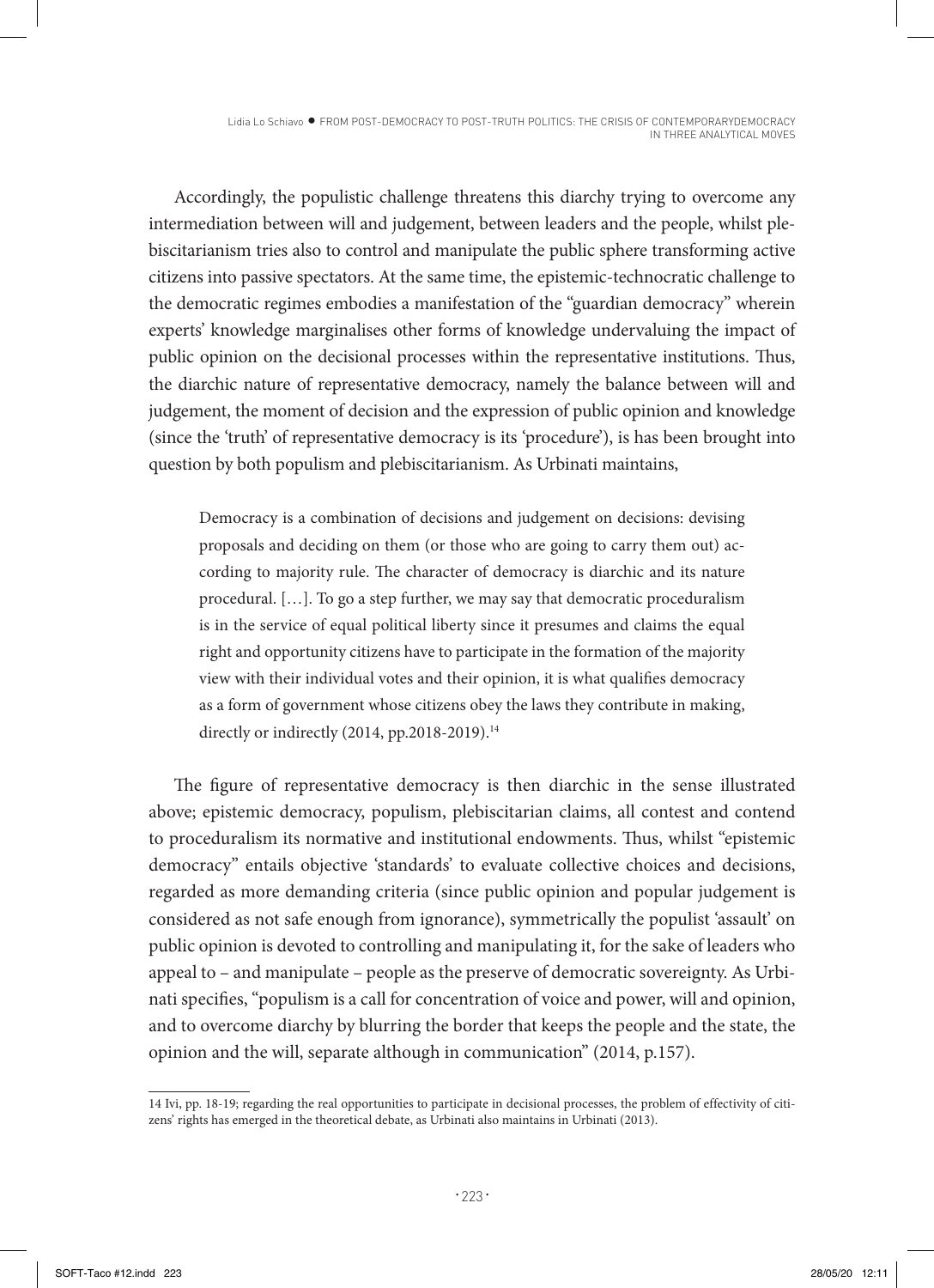In its turn, whilst populism "gives the People a political presence", plebiscitarian disfiguration of democracy gives it a passive role that mainly consists in watching leaders in the public sphere, where politics becomes a show, a public exhibition of private virtues instead of a public space where accountable political leaders are expected to respond to citizens' demands. Thus, while democratic proceduralism invokes participation, plebiscitarian democracy "wants transparency" (2014, p.172). In this sense, the plebiscitarian view seeks to substitute accountability and procedures with an aesthetic, theatrical, spectacularized configuration of the public sphere. That is exactly where the like-dislike mechanism, the overload of images and the 'exhibition' of leaders on the web, in social networks and their day-to-day functioning, moving to.

Thus, in attributing value and credibility to the configuration of democracy as a diarchic construction of will and judgement within procedures and institutions, what is needed is also to reflect on the transformations that new media are producing in political culture and the public sphere. Re-balancing the two components of representative democracy in this new context seems to be the greatest challenge we have to face in the years to come, in unpredictable ways that have not been experimented yet<sup>15</sup>.

### **Concluding Remarks**

These final reflections provide the opportunity to synthetize the different elements covered in this analytical overview. Thus, going back over them allows us to observe how the neo-populist waves in the age of post-democracy have revealed the breakdown of the 'constitutive pact' of representative democracy. The sovereignty of the people articulated within representative institutions has entered a period of deep crisis. In this sense, contemporary neo-populist waves can also be regarded as the expression of social diseases, a reaction to anti-popular economic policies and to an elitist, technocratic and (un)democratic drift, (Anselmi, 2017; D'Eramo, 2013; Revelli, 2017) but also as the manifestation of this void in representation.

New institutional settings are then to be found, since the political representation device that achieved the democratic balance between various social and political subjects

<sup>15</sup> However, in the 1960s, demands aimed at enlarging participation and citizens' rights, overcoming the limits of the representative formula, had been proposed, long before the watershed event of the neo-populist wave diverted the 'sense' of these claims; see D. Held (1997), *Modelli di democrazia*, cit.; and Hardt M., Negri A. (2004), *Moltitudine. Guerra e democrazia nel nuovo ordine imperiale*, Rizzoli, Milano.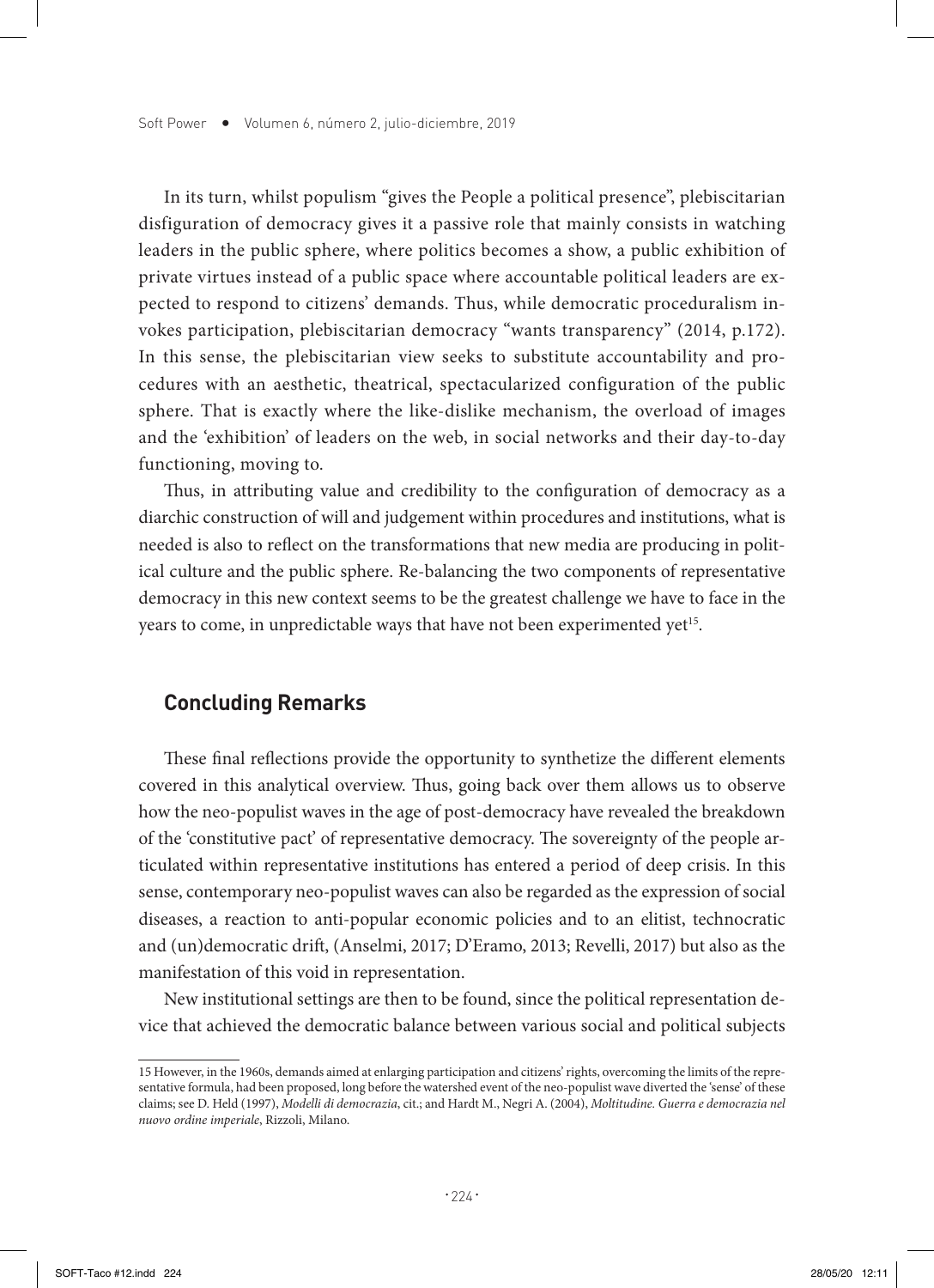constituting the sovereign people in the XX century Fordist-Keynesian democracies no longer works the same way.

Thus, whilst during the 1970s social movements were giving voice to 'progressive' anti-representative demands to promote direct and deeper participation in democratic decisional processes (Bazzicalupo, 2014; Held, 1995) nowadays manifestations of distrust, discontent, opposition are instrumentalised by 'populist' leaders, namely the XXI century demagogues who exploit new media to magnify the manipulative effects of new forms of communication, whilst the emergent 'progressive' and 'proactive' social movements appear to be in the minority, within the spectacularized public sphere.

Thus, new media contribute to 'disintermediating' politics, bringing into question the organizational dimension of politics, which had been considered the preserve of political consciousness and popular influence during the 'ideological' Nineteenth Century (Prospero, 2018). In this sense, neo-populist political style intersects the new ontology of our time, namely "documediality" consisting in new technologies and algorithms, which constitute the building blocks of contemporary capitalistic and epistemic 'structure' of societies. In this context, the question of post-truth has emerged, ranging from 'the critique of the scepticism of postmodern critique' (in a sort of counter-movement within the theoretical debate moving from modernity to post-modernity, and from the latter to reflexive modernity (Ferraris, 2017) and beyond), to political communication studies which highlight how social networks, bio-hypermedia, platform capitalism are exerting their influence on contemporary democracies (Gambetta, 2018; Waisbord, 2018). Within this complex and contradictory scenario, a new problematic page of the history of democracy is currently being written.

## **References**

Agamben, G. (2010). *In che stato è la democrazia?* Roma: Nottetempo.

Anselmi, M. (2017). *Populismo. Teorie e problemi*. Milano: Mondadori.

- Bernini, L. (2008), *Le pecore e il pastore*, Napoli: Liguori Editori.
- Bobbio, N. (1995). *Il futuro della democrazia*. Torino: Einaudi.
- Canovan, M. (1999). *Trust the People! Populism and the Two Faces of Democracy*, in "Political Studies", pp, 2-16.
- Canovan, M. (1981). *Populism*, Hartcourt Brace Janovich, New York-London: Routledge, pp. 172-225.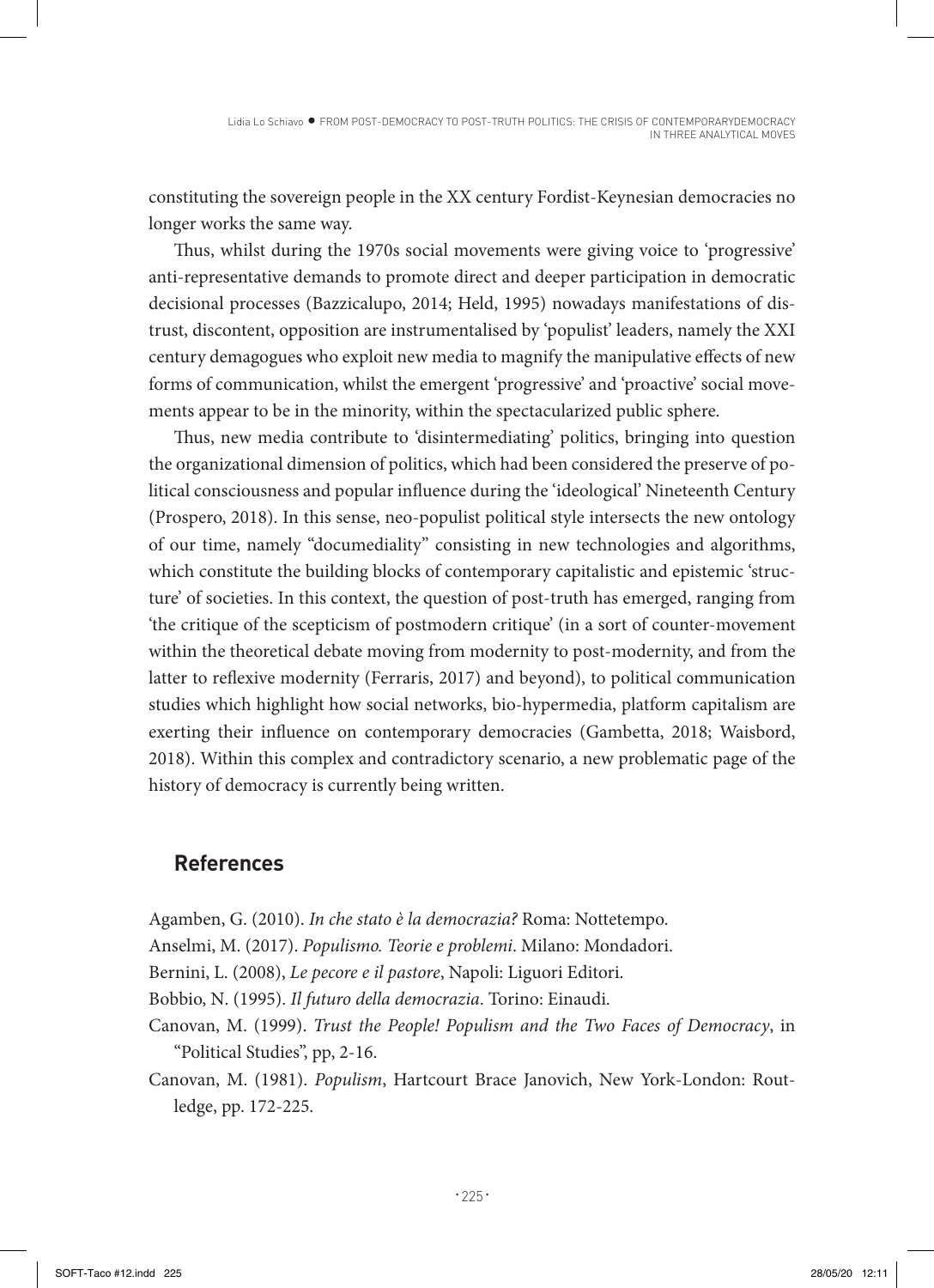Soft Power • Volumen 6, número 2, julio-diciembre, 2019

Crouch, C. (2019). *Post-democracy and Populism*, in "The Political Quarterly", 124-137.

D'Ancona, M. (2017). *Post-truth: the new war on truth and now to fight back*. London: Ebury Press.

Della Porta, D. (2015). *Social Movements in Times of Austerity: Bringing Capitalism Back Into Protest Analysis.* London-New York: Routledge.

Demata, M. (2016). *Ideological and language polarization in online political discourse. The White House Facebook page*, Lingue e Linguaggi, vol. 17 (2016), pp. 83-100.

Diamanti, I. & Lazar, M. (2018), *Popolocrazia*. Roma-Bari: Laterza.

Engesser, S., Ernst, N., Esser F., Büchel, F. (2017). *Populism and social media: how politicians spread a fragmented ideology*, in "Information, Communication & Society", (20)8, 1109-1126, DOI: 10.1080/1369118X.2016.12.

Ferrara, A. (2015), *La fine del postmoderno nell'orizzonte post-moderno*, University of Perugia.

Ferraris, M. (2017). *Postverità ed altri enigmi*. Bologna: Il Mulino.

Foucault, M. (2004a). Sécurité, territoire, population. Course au Collège de France 1977-1978*, Seuil: Gallimard.* 

Foucault M. (2005b), Naissance de la Biopolitique. Course au Collège de France 1978- 1979*, Seuil: Gallimard.* 

- Fumagalli, A. (2011). *Bioeconomia e capitalismo cognitivo*. Roma: Carocci.
- Fumagalli, A. (2018). *Per una teoria del valore-rete*, in D. Gambetta (a cura di,), *Datacrazia*, Roma: D. Editore.
- Griziotti, G. (2018). *Big emotional data*, in D. Gambetta (eds.), *Datacrazia*, Roma: D. Editore.
- Goodwin, J., Jasper, J. M., Polletta, F. (eds) (2001), *Passionate Politics*. Chicago: The University of Chicago Press.
- Habermas, J. (1973). *Legitimationsprobleme im Spätkapitalismus*, Frankfurt a.M.: Suhrkamp Verlag
- Habermas, J. (1992). *Faktizität und Geltung. Beiträge zur Diskurstheorie des Rechts und des demokratischen Rechtsstaates*, Frankfurt a.M.: Suhrkamp Verlag

Han, B.C. (2016). *Psicopolitica*.Roma: Nottetempo.

- Inglehart, J. Norris P. (2017). *Trump, Brexit and the Rise of Populism: Economic have-not and Cultural Backlasch*, Harvard: in Faculty Research Working Paper Series, p. 452.
- Lo Schiavo, L. (2014). *Ontologia critica del presente globale*. Milano-Udine: Mimesis.

Lorusso A. (2018), *Postverità, Fra reality tv, social ai media e storytelling*. Il Mulino: Bologna.